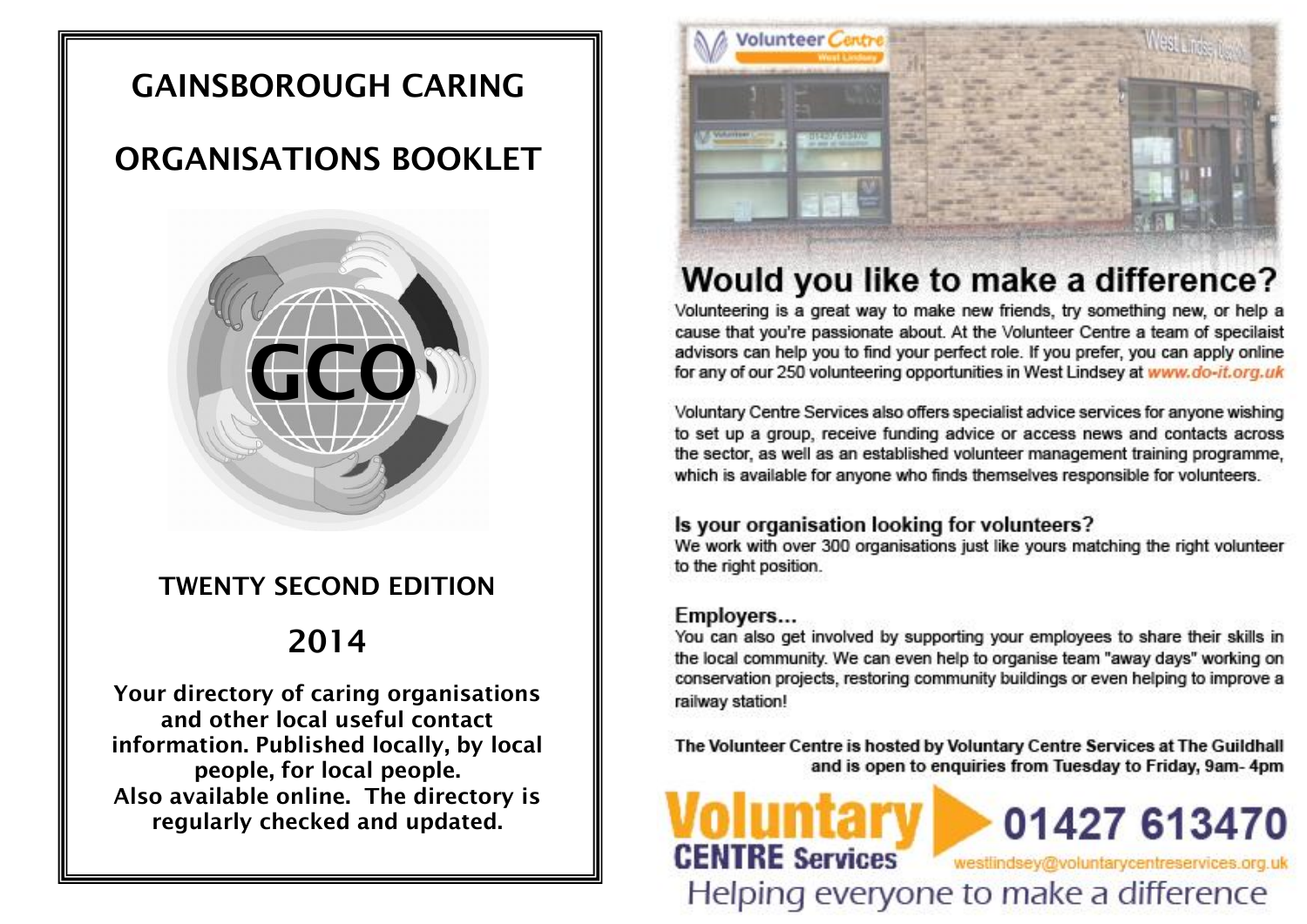# **INTRODUCTION**

This booklet is published on behalf of the Gainsborough Methodist Church by a team of volunteers. We hope you will find it a useful means of contacting a wide range of caring organisations in meaned or comacaing a machialige<br>Gainsborough and surrounding area.  $H$ eling individual surfounding area.

In previous years there has been a charge of £1 for the booklet but in an attempt to make it more widely available this edition will be available **FREE**. As there is only a small budget available this year, available Titual No there to only a officin badget available the year,<br>please only take one hard copy per household/business and use the online PDF version as well. (Please read the copyright information below) The online version is updated regularly and can be found on **PHITTER INTERFERITUAL INC.** The internet by visiting: Hease brift take one hard copy per household/business and use the  $\mathbf{B}$  Hub, Beech House, Waterside South, Lincoln, Lincoln, Lincoln, Lincoln, Lincoln, Lincoln, Lincoln, Lincoln, Lincoln, Lincoln, Lincoln, Lincoln, Lincoln, Lincoln, Lincoln, Lincoln, Lincoln, Lincoln, Lincoln, Lincol

http://www.woldsandtrentmethodist.org.uk/churches/gainsborough  $S_{\text{S}}$  -  $\mu$  www.wordsamatier in Fierroutsit.org. and the disability game borough

We would like to thank all the companies and organisations that have advertised, whose contributions make this booklet possible. (01522) 782172 firstcontact@lincolnshire.gov.uk www.firstcontact.org.uk

Donations to defray the cost of this and future editions may be sent to the Editing Team at the address on page 4. Cheques should be made payable to **Gainsborough Methodist Church**.  $\frac{1}{2}$  for sering the cost of this and induce equivity in the series. Getting the series of the independent in the series of the series of the series of the series of the series of the series of the series of the serie

#### ©2014 Gainsborough Methodist Church  $(0.5076666664)$ GZ014 Gainsborough

As there is a limited number of printed copies available this edition, we ask that you make use of the online PDF copy also. You are allowed able and you make about and or and the copy about the and anomous permission. with the constant of the constant of the constant of the constant of the constant of the constant of the constant of the constant of the constant of the constant of the constant of the constant of the constant of the const Handy Person Co-ordinator contact Donna Kent - dkent@lincshia.org

If you want to share the booklet wider, on your website for example or with your members, then please remember to include our contact details and identify the Gainsborough Methodist Church as the authors, this is to comply with the copyright regulations–

www.copyright.gov

#### **RELATED THE CONTENTS OF BOOKLET**

#### FROM PAGE

| Advice and Information                | 5  |
|---------------------------------------|----|
| Charities, Funding and Development    | 7  |
| Children, Young People and Families   | 8  |
| <b>Clubs and Groups</b>               | 11 |
| Doctors, Dentists and Hospitals       | 13 |
|                                       | 15 |
| <b>Health &amp; Social Care</b>       | 16 |
| Local Services and Other Organisation | 22 |
| Nursing and Residential Homes         | 25 |
| Places of Worship                     | 28 |
| Schools, Colleges and Nurseries       | 30 |

**VICTIM SUPPORT (LINCOLNSHIRE)**

#### An alphabetical index of organisations listed in this booklet We offer practical and emotional support to victims of crime and support witnesses **appears on pages 34-38** attending criminal courts.

Please help us to keep the information accurate and up to date by notifying any changes to : 30 - 1:30 - 1:30 - 1:30 - 1:30 - 1:30 - 1:30 - 1:30 - 1:30 - 1:30 - 1:30 - 1:30 - 1:30 - 1:30 - 1:30 - 1:30 - 1:30 - 1:30 - 1:30 - 1:30 - 1:30 - 1:30 - 1:30 - 1:30 - 1:30 - 1:30 - 1:30 and  $\overline{a}$  9:00  $\overline{a}$ 

The Editors  $CCA$  Caireberg who Mothediat Church  $24$ The Editors, GCO, Gainsborough Methodist Church, c/o 31 Spital Terrace, Gainsborough, Lincs. DN21 2HD. or email : gains.caring.directory@gmail.com

If your organisation is not included in this issue please contact the Editing Team for inclusion on line and in the next issue.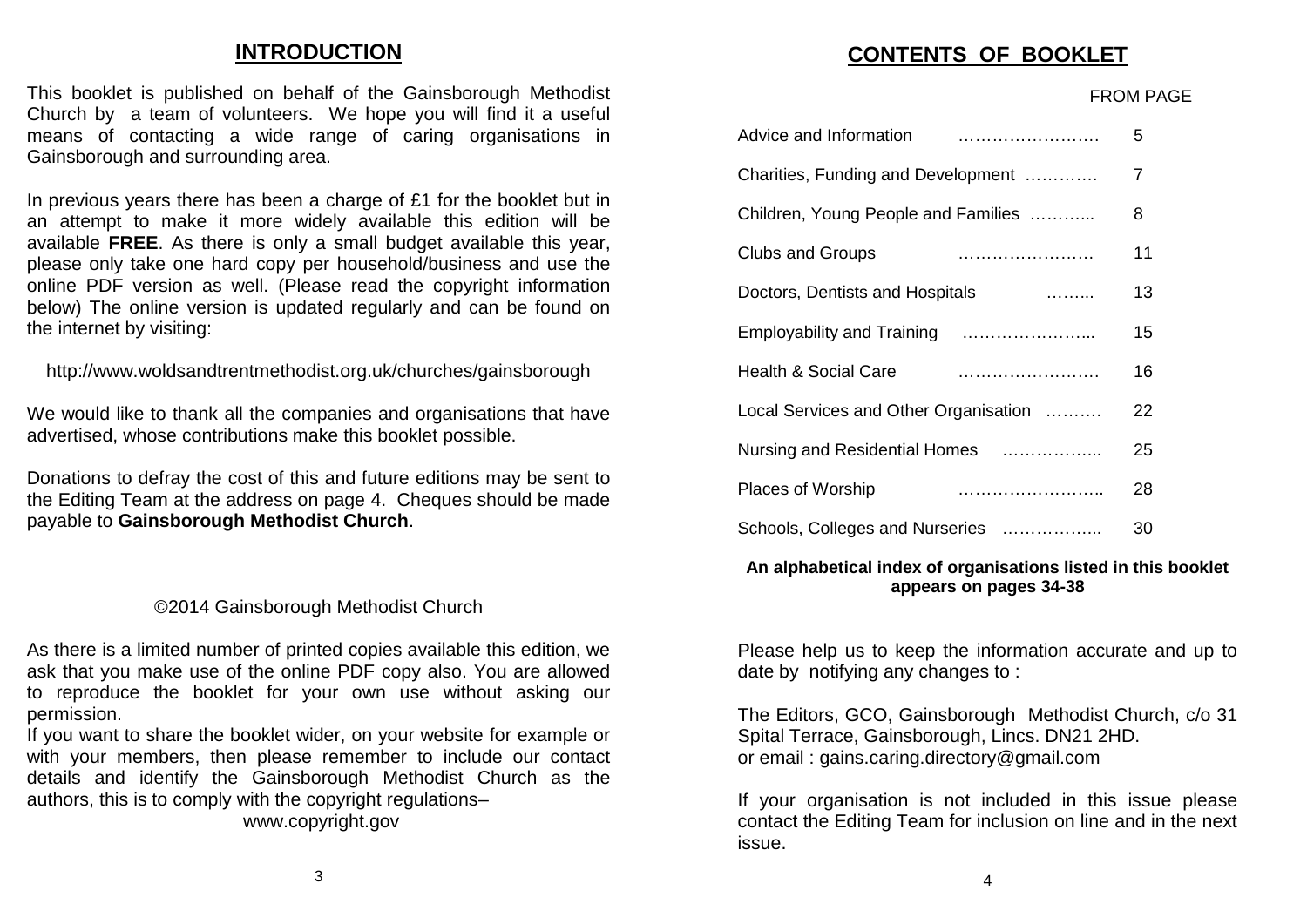# **ADVICE and INFORMATION INTRODUCTION**

**ADDACTION LINCOLN**<br>26-30 Newland, Lincoln, LN1 1XG 26-30 Newland, Lincoln, LN1 1XG (01522) 305518 (temporary number) www.addaction.org.uk ADDACTION LINCOLN<br>20.00 New hope to the voluntary contract of volunteers. We have a useful final service of the voluntary contract of zo-Sundwigital Christian and the range of contactions in the range of contactions in the range of carena in the r<br>The range of caring organisations in the range of carena in the range of carena in the range of carena in th

www.addaction.org.aktorum.com/witterstof-manage the effects of drug and alcohol<br>Helping individuals and communities to manage the effects of drug and alcohol misuse. Please note Gainsborough appointments are dealt with and co-ordinated from the Lincoln office. Opening times: 9-5 Mon-Fri; 9-7pm Thurs.

#### **ALZHEIMER'S SOCIETY LINCOLNSHIRE**  $\overline{a}$

ALZHEIMER 3 SOCIETT LINCOLNSHIKE<br>15 Sixfield Close, Lincoln, LN6 0EJ (01522) 692681 lincoln@alzheimers.org.uk We offer Telephone Befriending, Singing for the Brain and Support Groups across the County. Please contact us for further information.

## **DISABILITY LINCS LTD, ANCASTER DAY CENTRE**

The Hub, Beech House, Waterside South, LINCOLN, LN5 7JH (From April 2014) (01522) 540171 www.disabilitylincs.org.uk www.woldsam.ymolo.org.uk<br>Steve Blenkinsop or Pauline Knight - disabilitylincsltd@ntlbusiness.com Please ring for help and information.

#### **FIRST CONTACT**

(01522) 782172 firstcontact@lincolnshire.gov.uk www.firstcontact.org.uk First Contact is a service funded by Lincolnshire County Council (LCC) that helps residents over 18 to stay safe and independent in their own homes. Getting the advice, support, information and services you need, when you need them, can be daunting and time consuming. FIRST CONTACT<br>(84588) 788478 contributions make this booklet possible.

#### **LINCOLN & LINDSEY BLIND SOCIETY**

Bradbury House, Ramsgate, Louth, LN11 0NB.  $(01507)$  605604 info@llbs.co.uk Help for the blind and visually impaired.

## **LINCOLNSHIRE HOME IMPROVEMENT AGENCY**

Lincolnshire Home Improvement Agency, Suite 3, Saracen House, Crusader Road,<br>City Office Park, Tritton Poad, Lincoln, LN6.7AS City Office Park, Tritton Road, Lincoln, LN6 7AS ony office Fant, Theori Read, Elitebrit, Elvertrie<br>www.lincshia.org 01522) 516300 info@lincshia.org Handy Person Co-ordinator contact Donna Kent - dkent@lincshia.org Help for elderly and disabled home owners who have problems with their property. Free advice. We are here to help older disabled home owners to repair, improve, maintain or adapt their homes in order that they can continue to live independently in<br>comfort, orfoty and coourity comfort, safety and security.  $\alpha$ uthors, barbiy and boodiny.

#### **RELATE LINCOLNSHIRE**

**CONTENTS OF BOOKLET** The Clinic, Hickman Street, Gainsborough, DN21 2DZ, Also at Gainsborough Children's Centre, Market Arcade, Gainsborough, DN21 2DY. (01522) 524922 for an appointment.

Confidential relationship counselling and training courses for couples, individuals,<br>, ... enquiries@relate-lincs.org.uk www.relate-lincs.org.uk families and children.

# **SOCIAL SERVICES (Gainsborough)**

The Sunahally materially rate, Salits Screegh, Strategie, and The assessment of people who are in need and the arrangement of supportive and/ their families, adults and their carers and those who are disabled. The Guildhall, Marshalls Yard, Gainsborough, DN21 2NA. (01427) 676470 or specialist services to meet those needs. This includes working with children and

#### Doctors, Dentists and Hospitals ……... 13 **THE ROYAL BRITISH LEGION**

Employability and Training …………………... 15 Secretary: Mrs Mary Cook - (01427) 613441 Contact: Mr Michael Wragg, Chairman - mwrgg@aol.com (01427) 616852

Club every third Thursday of the month at 1.30 pm. Help for ex-service personnel and dependants. Meeting held at the United Services

#### **TOTAL VOICE LINCOLNSHIRE**

. Unit 4/5 Saxilby Enterprise Park, Skellingthorpe Road, Saxilby, Lincolnshire, LN1 Nursing and Residential Homes ……………... 25 tvl@voiceability.org www.totalvoicelincolnshire.org Lincolnshire to people who cannot speak up for themselves, or people who feel that 2LR. General Enquiries: (01522) 706580 Referrals Line: (01522) 706597 Total Voice provides free, independent and confidential advocacy services in they do not have the power to do so.

#### $\mathbf{S}$  suppose and  $\mathbf{S}$  and  $\mathbf{S}$  and  $\mathbf{S}$ **VICTIM SUPPORT (LINCOLNSHIRE)**

An albert, Lincom, Live *T* DVV (UTJZZ) 042007 – WWW.Victimsupport.org.uk<br>Interaction and emetional europert to victime of orime and europert witnessee We offer practical and emotional support to victims of crime and support witnesses<br>attending criminal courts 16 Melville Street, Lincoln, LN5 7BW (01522) 542687 www.victimsupport.org.uk attending criminal courts.

#### **WEST LINDSEY CITIZENS ADVICE BUREAU**

26 North Street, Gainsborough DN21 2HU www.adviceguide.org.uk Public Opening Hours, drop in with NO booking needed - Mon - Weds 9:30 - 1:30<br>... . <del>T</del>L - 2.22 - 2.28 and Thu 9:30 - 3:00

CAB Advice Line Mon—Fri 10am—4pm 08444 111 444 or 0300 3300 650 from<br>mobiles. mobiles.

The Citizens Advice service helps people resolve their legal, money & other problems by providing information and advice and by influencing policymakers. We provide free, confidential, impartial advice to anyone on almost any subject.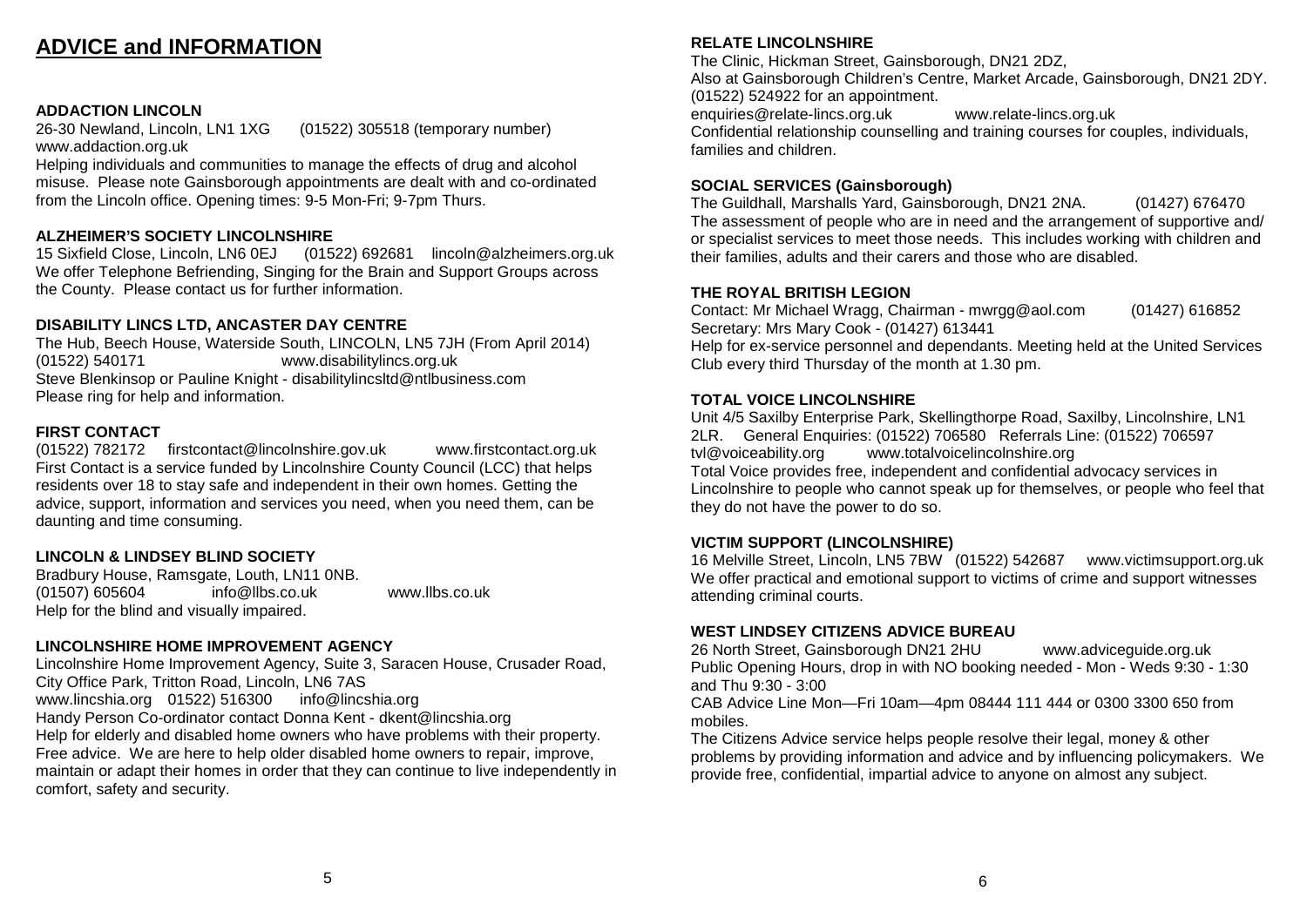#### WEST LINDSEY DOMESTIC ABUSE SERVICE (WLDAS)

Unit 2, 9 Lord Street, Gainsborough, DN21 2DD (01427) 616219 www.wldas.org.uk Contact : Lisa Pinkney gapaltd@outlook.com www.gapa.btik.com WLDAS offers emotional support and practical advice to women or men who have been subjected to Domestic Abuse. If your life is being affected in anyway by domestic abuse (emotional, physical, financial or sexual abuse) we can offer you a safe friendly environment where any problems or concerns can be discussed in complete confidence.

#### CHARITIES, FUNDING AND DEVELOPMENT Hemswell Cliff – (01427) 667643 Sturton by Stow – (01427) 788971

#### **DEVELOPMENT PLUS**

The Old Vicarage, Croft Street, Lincoln, LN2 5AX (01522) 533510 enquiries@developmentplus.org.uk www.developmentplus.org.uk Development Plus is a Community Development charity, established in 1997 to work alongside people of all backgrounds in their communities. We currently employ over 10 staff across the county engaged in a variety of projects designed to create opportunities for local people to improve their quality of life.

#### **FCC BUILDING COMMUNITIES FUND IN GAINSBOROUGH**

(01529) 302466 fccfund@communitylincs.com www.communitylincs.com If you have a project idea relating to a community space e.g. building, place of worship or green space, with support from Community Lincs, we will be with you every step of the way making sure that your idea has the best chance of becoming a reality.  $\mathsf{reality}$  from  $\mathcal{S}$  and  $\mathcal{S}$  $B_{\rm 3C}$  Scouts and Explorer Scouts and Explorer Scouts and Explorer Scouts.

#### **GAINSBOROUGH DISPENSARY CHARITY**

Orchard Cottage, Summer Hill, Gainsborough, DN21 1HQ Contact: Mrs Joan Howitt  $(01427)$  610415 Charity for the poor of Gainsborough and Morton.

#### **GAINSBOROUGH EDUCATIONAL CHARITY**

c/o Burton & Dyson Solicitors, 22 Market Place, Gainsborough, DN21 2BZ. Contact: Maria Bradley (01427) 610761 www.burtondyson.com Financial assistance for educational purposes. Applicants must be between the age of 11 - 25 years and the applicant or their parents must live in Morton, Gainsborough or Lea. (A Registered Charity-No. 527299)  $\mathcal{S}$  Scouts and Explorer Scouts and Explorer Scouts and Explorer Scouts and Explorer Scouts.

#### **GAINSBOROUGH LIONS CLUB**

United Services club, Bridge Street, Gainsborough.

Meet every second Monday at 7.30 pm at the above address 07505 623995 gainsboroughlions@gmail.com

We are a local Lions Club and we spend time having FUN Fundraising, trying to raise money to help local individuals and groups. We also help raise funds for Fundraising money is, however, spent locally. national and international Lions issues such as the Haiti earthquake. Most of our

#### For details of Rainbow, Brownie, Guide and Ranger units in the area please ring Gill. **GAINSBOROUGH PAROCHIAL CHARITY**

Contact: Maria Bradley (01427) 610761 www.burtondyson.com Charities connected with Gainsborough Churches. c/o Burton & Dyson Solicitors, 22 Market Place, Gainsborough, DN21 2BZ.

#### **JOSHUA TYLER'S CHARITY (MORTON)**

c/o Burton & Dyson Solicitors, 22 Market Place, Gainsborough, DN21 2BZ. Charity for Educational Foundation. Also provides grants to people on low incomes or in receipt of benefits for a wide range of needs. Contact: Maria Bradley (01427) 616043 www.burtondyson.com

#### **ROTARY CLUB**

(01427) 610996 Contact: Fred Kirkman f.kirkman1@btinternet.com The club helps in many voluntary capacities.

#### CHII DREN YOUNG PEOPLE AND FAMILIES Marshalls Sports Hall, Middlefield Lane, Gainsborough, DN21 1XR. Activities and **CHILDREN, YOUNG PEOPLE AND FAMILIES**

#### **CARERS & TODDLERS LUNCHES**

Gainsborough Methodist Church, North Street, Roseway, Gainsborough, DN21 2HP (01427) 610057 Contact: Rev Liz Childs elizachilds@tiscali.co.uk Tuesdays 12noon - 1 pm followed by Movers & Shakers 1 - 2pm. All parents, carers and childminders welcome.<br>
parents, carers and childminders welcome. and care  $\alpha$  and the professionals who support the professionals who support the professionals who support them.

#### **CHILDLINE**

www.childline.org.uk For children in trouble or danger. You can talk to us about anything. help was presented with which we have a set of the set of the set of the set of the set of the set of the set o Freephone 0800 1111

#### **CHILDREN'S LINKS**

Holland House, Horncastle College, Mareham Road, Horncastle, LN9 6PH (01507) 528300 www.childrenslinks.org.uk Children's Links exists to improve the quality of children's, parents' and families' life

experiences. Services delivered are focused on user needs, responsive to community need and multiple needs, and tailored for each individual area.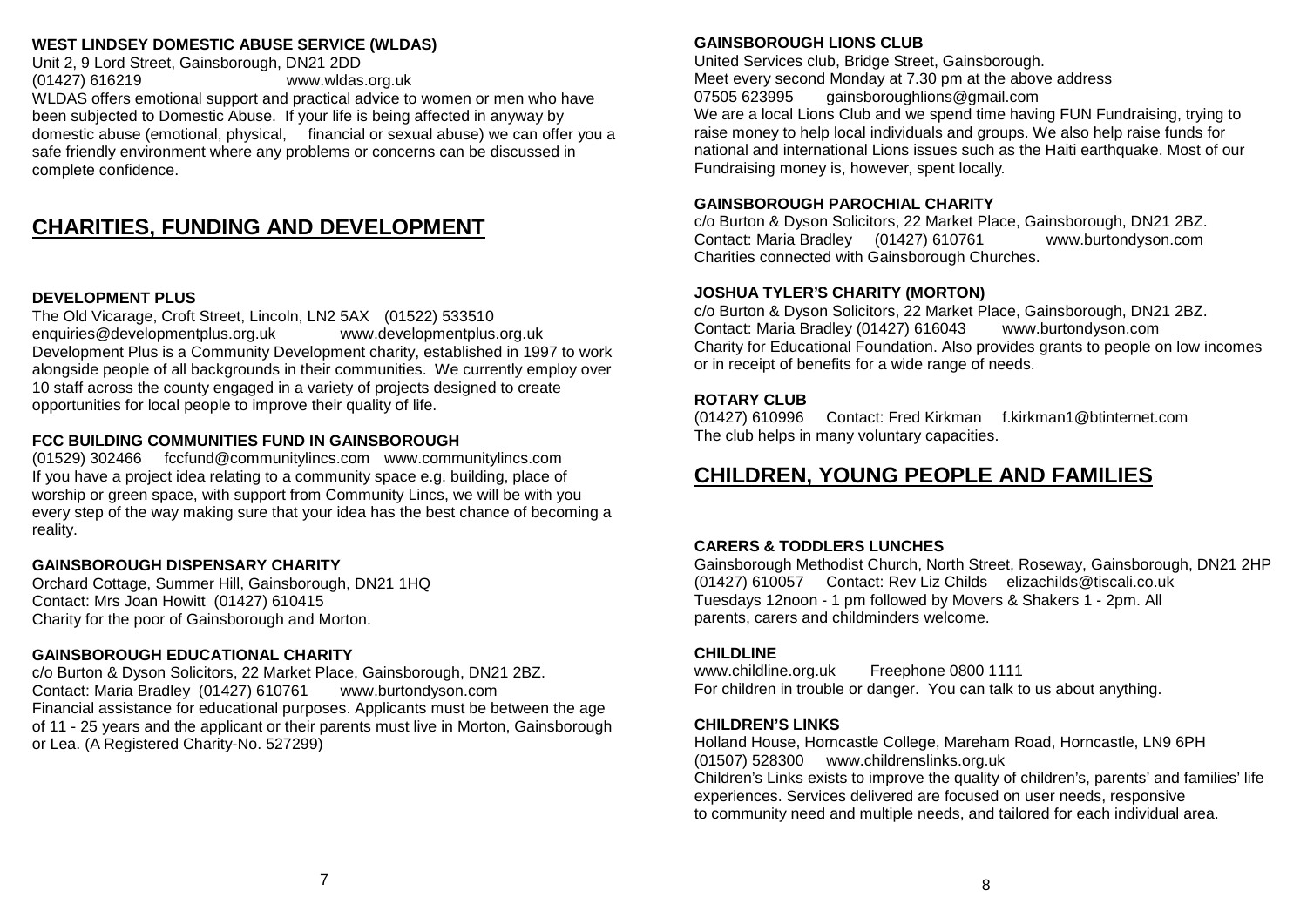#### **GAINSBOROUGH ADVENTURE PLAYGROUND ASSOCIATION**

Riseholme Road, Gainsborough, DN21 1NL (01427) 617165 Contact : Lisa Pinkney gapaltd@outlook.com www.gapa.btik.com GAPA offers a wide range of play sessions, groups and activities for families with children aged 0-14 years old in their purpose built building and 2 1/2 acre site.

#### **GAINSBOROUGH CHILDREN'S CENTRE**

(01427) 617767

#### We have 4 sites across the Gainsborough area:

Gainsborough Children's Centre, Market Arcade, Gainsborough, DN21 2DY Gainsborough Early Years, North Marsh Road, Gainsborough, DN21 2RR<br>Hemswell Cliff – (01427) 667643 Sturton by Stow – (01427) 788971 Hemswell Cliff – (01427) 667643 Sturton by Stow – (01427) 788971 Children's Centres offer help, advice and a friendly welcome to all families and carers with children from  $0 - 5$ .

#### **GAINSBOROUGH DISTRICT SCOUTS. DEVELOPMENT PROPERTY**

Contact: Mr. R Fall, District Scout Commissioner (01427) 613437 www.gainsboroughscouts.org.uk THE OLD VICARAGE, CROSS STREET, CROSS STREET, LINCOLN, LANGUAGE, LANGUAGE, LANGUAGE, LANGUAGE, LANGUAGE, LANGU Contact:  $m_i$  K Pali, District Scout Commissioner (0.1427) 0.13437

**1st Gainsborough Scout Group.** Contact: Mrs. J. Baldock (01427) 810011 Morton Village Hall. Beavers and Cubs Scouts.  $\alpha$  along of all backgrounds in the communities. We compute the community employ over  $\alpha$  $181$  statish of our county engaged in a variety of projects designed to county  $\frac{1}{2}$ Morton Village Hall.

**3rd Gainsborough Scout Group.** Contact: Mr. A. Fall (01427) 617537 Whiteswood Lane Scout HQ. **FCC BUILDING COMMUNITIES FUND IN GAINSBOROUGH** Beavers, Cubs Scouts, Scouts and Explorer Scouts.  $(0.1427)$   $0.17337$  will eswood Larie Scoul HQ.  $Beaves$ , Cubs Scouts, Scouts and Explorer Scouts.

**6th Gainsborough Scout Group (Sea Scouts)** Contact: Mr. J. Swatton Love Lane Scout HQ Beavers Cub Scouts, Scouts and Explorer Scouts.  $\omega$  and the space, with support from Community Lincs, we will be with  $\omega$  with  $\omega$  $\frac{1}{2}$  of the wave making sure that  $\frac{1}{2}$  of best chance of becomes the best chance of becomes  $\frac{1}{2}$  of becomes  $\frac{1}{2}$  of becomes  $\frac{1}{2}$  of becomes  $\frac{1}{2}$  of becomes  $\frac{1}{2}$  or becomes  $\frac{1}{2}$  or b (01427) 615036

**14th Gainsborough Scout Group.** Contact: Mr. R. Barnard (01427) 717997 Sandsfield Lane Scout HQ. Beavers, Cubs Scouts, Scouts and Explorer Scouts.  $\frac{14}{}$  Containsborough Scout Group. Contact. Mr. R. Barnard  $\frac{101427}{211337}$  Sanushelu Lane Scoul Ho Beavers, Gubs Scouts, Scouts and Explorer Scouts.

**18th Gainsborough Scout Group.** Contact: Mr. W. Hurst (01427) 753208 Haxey Scout HQ. Beavers, Cubs Scouts, Scouts and Explorer Scouts.  $(01421)$   $133200$  Diaxey Scoul HQ. Beavers, Cubs Scouts, Scouts and Explorer Scouts.

**1st Willingham Scout Group.** Contact: Mr. S. Woodhead 07979 194092 Willingham Village Hall. Beavers, Cub Scouts, Scouts and Explorer Scouts.  $\mathbf{F}$  assistance for each purpose  $\mathbf{F}$  assistance between the age between the age between the age between the age of age between the age of age between the age of age of age of age of age of age of age of age of ag **IST WILLINGTON SCOUT GROUP.** CONTRACT: MIT. S. WOODNERG or Britannie Charles Charles Charles Charles Charles Charles Charles Charles Charles Charles Charles Charles C

**2nd Market Rasen Scout Group.** Contact: Mrs J.Collinson-Albon (01673) 844620 Market Rasen Scout HQ. Beavers, Cub Scouts, Scouts and Explorer Scouts.

#### **GAINSBOROUGH YOUTH GROUPS**

Gainsborough Methodist Church, North Street, Gainsborough, DN21 2HP. 07792 626484 www.facebook.com/gainsboroughyouthgroup GYG House—Bible Study for 11-18 year old, held every Tuesday (term-time only)  $3.00$ - $\ell$ .30 pm see spend time having Fundraising, trying  $5.00$ - $\ell$ .30 pm see spend to trying to trying to trying to trying to trying to trying to trying to trying to trying to trying to trying to trying to trying to GYG—youth group for 11-17 year olds every Tuesday (term-time only) 7.30-9.00 pm 6.00-7.30 pm

#### **GIRLGUIDING GAINSBOROUGH DIVISION**

For details of Rainbow, Brownie, Guide and Ranger units in the area please ring Gill. Contact: Gill Gray. 79 Gainsborough Rd. Lea. DN21 5JJ (01427) 612125

#### GIRLS' BRIGADE—1st GAINSBOROUGH COMPANY

Gainsborough Methodist Church, North Street, Gainsborough, DN21 2HP Meets Friday 6.30 pm for Explorers and & 7.00pm for Juniors and Seniors and Brigaders (term time) This is a uniformed Christian organisation. Contact: Nicola Golland (01427) 810305

#### Charity for Educational Foundation. Also provides grants to people on low incomes **HOME-START GAINSBOROUGH**

18 Market Street, Gainsborough, DN21 2BE (01427) 677445 **ROTARY CLUB** homestart.gainsborough@btconnect.com Office Hours: 9am - 3.30pm, Monday to Friday We offer support and friendship for families with children under 5 years. Our service. We also run a Family Group every Tuesday between 9.30am - 11.30am at<br>Marshalls Sports Hall, Middlefield Lane, Gainsborough, DN21.1XR, Activities and Contact: Tina Staples – Coordinator volunteers provide emotional and practical support through our home-visiting Marshalls Sports Hall, Middlefield Lane, Gainsborough, DN21 1XR. Activities and

## **NATIONAL DEAF CHILDREN'S SOCIETY (NDCS)**<br>Executive and the first section of 2000,000,0000

refreshments are all provided free of charge, just turn up!

Freephone Helpline (voice and text): 0808 800 8880<br>Little Connection leipine@nacs.org.uk<br>JPOO: the celised desired believed to continue and the theories from NDCS is the national charity dedicated to creating a world without barriers for deaf children and young people. We provide free information and support to their parents helpline@ndcs.org.uk www.ndcs.org.uk and carers, and the professionals who support them.

#### **CHALL**INE WOPUU MELPLINE.<br>2000 000 500 **NSPCC HELPLINE**

 $\begin{array}{lll} 0808 & 800 & 500 \\ - & \end{array}$  Also text your query to 88858 help@nspcc.org.uk www.nspcc.org.uk

**CHILDREN'S CHILDREN'S CHILDREN'S CHILDREN'S CHILDREN'S CHILDREN'S CHILDREN'S CHILDREN'S CHILDREN'S CHILDREN'S** of a child. You can contact the helpline 24 hours a day, seven days a week by phone, email or online. The NSPCC Helpline is a service for anyone concerned about the safety or welfare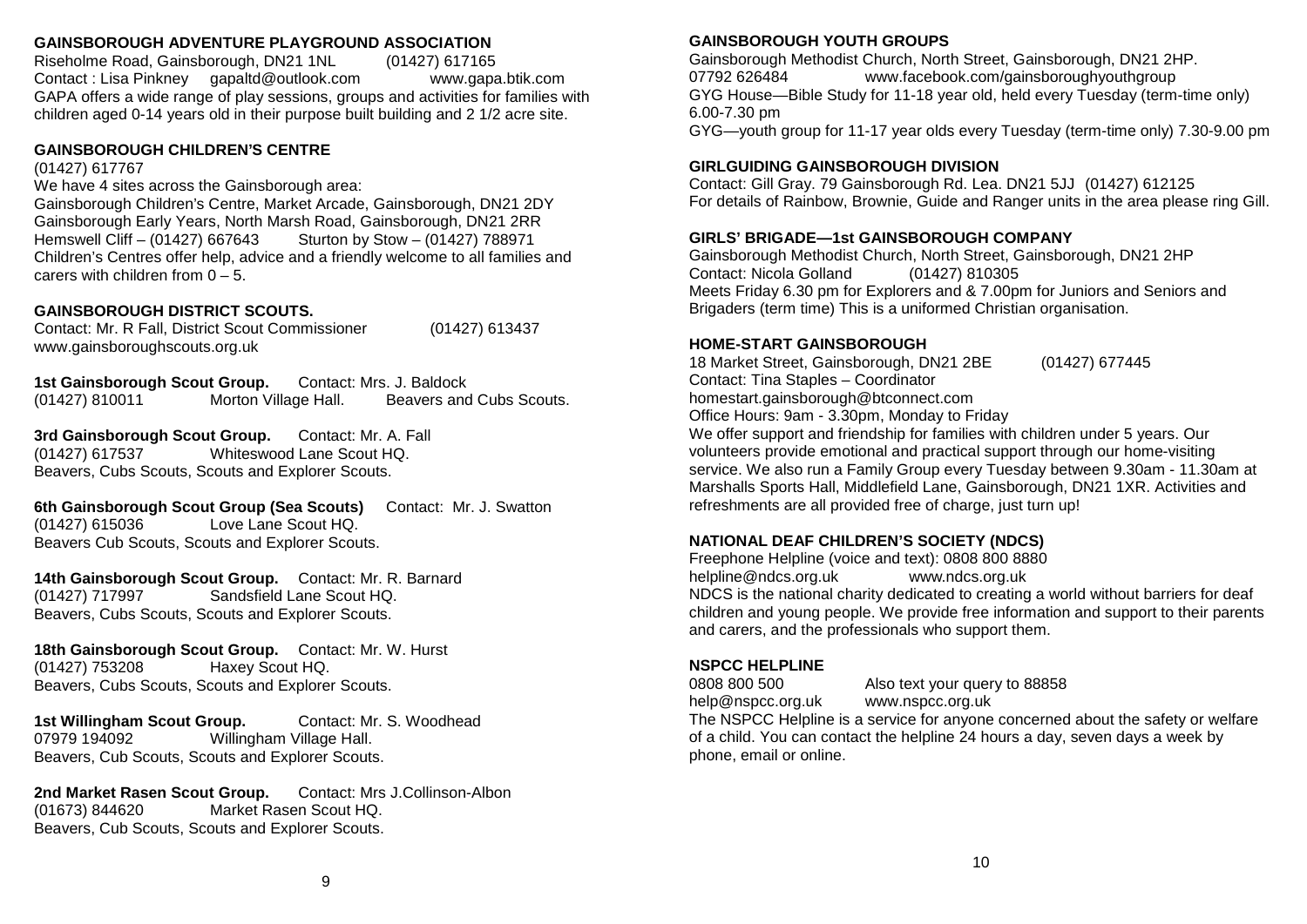#### **PRINCE'S TRUST**

PRINCE'S TRUST<br>c/o Lincolnshire Fire & Rescue, South Park Avenue, Lincoln, LN5 8EL Contact: Kim Jones (01522) 582285 or 07766726746 The Prince's Trust works with unemployed young people to give them a real opportunity to succeed and aims to break down barriers, give confidence and opportunity to succeed and alms to break down barriers, give connuence and resilience to young people to help them achieve their own results. We offer 12 week team programmes where they can gain nationally recognised qualification<br>certificates certificates. Elswitha Hall, 3 Castleborough, 3 Castleborough, DN21 2DJ.

# THE WARREN FAMILY CENTRE

North Warren Road, Gainsborough, DN21 2TT. (01427) 678061 Family Social Services. Vanny Obolan Dorvlood.

# **TIGERS MOTHER & TODDLER GROUP**

At New Life Christian Fellowship, Middlefield Lane, Gainsborough, DN21 1UN. 1.1000 Emp. embanda 1.1 Showburg, Middlehold Editor, Stanboordagn, 07909178454 Mondays 9.45 - 11.30 am, 1.00 - 2.30 pm.  $\frac{1}{2}$  Dresselva Drive, Gainsborough, December 201395111.

# **CLUBS AND GROUPS Dentists**

#### **BLYTON EVERGREEN CLUB**

Blyton Village Hall. Contact: Clifford Goodman (01427) 628549 Social club for the over 55's living in Blyton and surrounding area, meets alternate Thursdays at 2.00 p.m. **SERVICES** 

## **GAINSBOROUGH AEGIR CYCLING**

(01427) 617752 trevorhalstead@yahoo.co.uk www.community.lincolnshire.gov.uk/GainsboroughAegirCycling Cycle club that offers a wide range of Rides, Leisure, Mountain Bike and Family rides.  $\overline{\text{m}}$ 

## **GAINSBOROUGH HOUSE COMMUNITY CENTRE**

18 Parnell Street, Gainsborough, Lincolnshire, DN21 2NB (01427) 811160 enquiries@gainsboroughhouse.org www.gainsboroughhouse.org Office: Open weekdays  $9.30 - 11.30$ am. SOCIAL ACTIV ITY GROUPS AND LOCAL WAS SOCIALED FOR A SAMPLE OF THE SOCIAL ACTIV ITY GROUPS

Monday and Tuesday Luncheon Club for the over 60s from 12 noon to 1pm. Monday afternoon social club 2 - 4pm.

Tues Thurs and Fri mornings -coffee, tea and biscuits served 10.00 -11.30am. Day centre clubs for the disabled or elderly, held on Wednesdays, Thursdays and Fridays. A warm and friendly welcome awaits anyone who would like some company and to make new friends, with refreshments, mid-day meal included and possibility of free transport. A charge is made to cover costs. Groups run by experienced CRB checked volunteers.

For more details ring the group leader on the day (Wednesday, Thursday or Friday between 9.00am and 2. 30pm) on (01427) 614391.

## **GAINSBOROUGH HEARING HELPLINE SOCIAL CLUB**

**Hospitals** Gainsborough Methodist Church, North St. Gainsborough (entrance from car park) in upstairs room one.

Contact: Mr John Greenaway (01427) 612820

Meets 2nd Tuesday of month from 1.45 pm to 3 pm. Social Club for the hard of meeting and friends. Loop System available. Support and advice surrounding issues **JOHN COUPLAND HOSPITAL (NHS Property Services Ltd)** connected with hearing problems.

## **GAINSBOROUGH PROBUS CLUB**

Morton Village Hall, Morton, Gainsborough DN21 2AH Secretary - Mr Brian Timbrell (01427) 610002 Audiology Clinic at JCH, Lincoln (01522) 573254- Every Wednesday 1.30 – 3 pm by Chairman - Mr Barry Gilyead (01427) 613205 Private club for retired professional and businessmen.

## **KNAITH PARK WHIST DRIVE**

Knaith Park Village Hall, 76 Willingham Road, Knaith, Nr Gainsborough, DN21 5ET. Contact - Mrs G Bingham (01427) 615930. **NHS DIRECT (also see NHS 110 below) Directly** directly plan to Meets every Thursday evening from 7.30 pm. Everyone welcome.

## **LADIES LUNCHEON CLUB, EAST STOCKWITH**

NHS Direct's national 0845 4647 service will shortly be decommissioned, and will be Contact: Mrs Mary Revill (01427) 610708 **Permission by the local local commissioned Neets second Wednesday of each month at the Ferry House.** 

## **PILLARED HOUSE LUNCH CLUB**

Pillared House Group Dwellings, Primrose Street, Gainsborough DN21 1HT ne service service service that makes it easiers it is easier for your to access local health in the control of the service of the service of the service of the service of the service of the service of the service of the s Lunch club for elderly people.<br>
Lunch club for elderly people. but it is interested as 999 emergency. You can ring 111, 365 days a year, to reach a full range of the full range of the full range of the full range of the full range of the full range of the full range of the full range

## of local health services, including out of hours, doctors, community nurses, **THIRD WEDNESDAY GROUP**

Village Hall, Corringham. Contact: Barbara Marriott (01427) 838713 Calls from landlines and mobile phones are free – just like 999 Meets every third Wednesday of the month, 2.00 pm. Various speakers, demonstrations and occasional outings. All welcome.

## **The Petrus Patchers** The Pets' Patch is a pet care provider based in Gainsborough and **UNIVERSITY OF THE THIRD AGE (U3A) - GAINSBOROUGH AND DISTRICT**

Gainsborough Methodist Church, North Street, Gainsborough, DN21 2HP<br>www.u33.org.uk Meets every 2<sup>nd</sup> Thursday in the month. www.u3a.org.uk

#### **WILLINGHAM BY STOW FRIENDSHIP CLUB**

wiLLINGHAM BY STOW FRIENDSHIP CLOB<br>Willingham Village Hall, High Street, Willingham. whilf grid. What we can all the care with many care in the care of the care social club meets every other Wednesday afternoon for fun and friendship. For more information contact Age UK Lindsey. 01507 524 242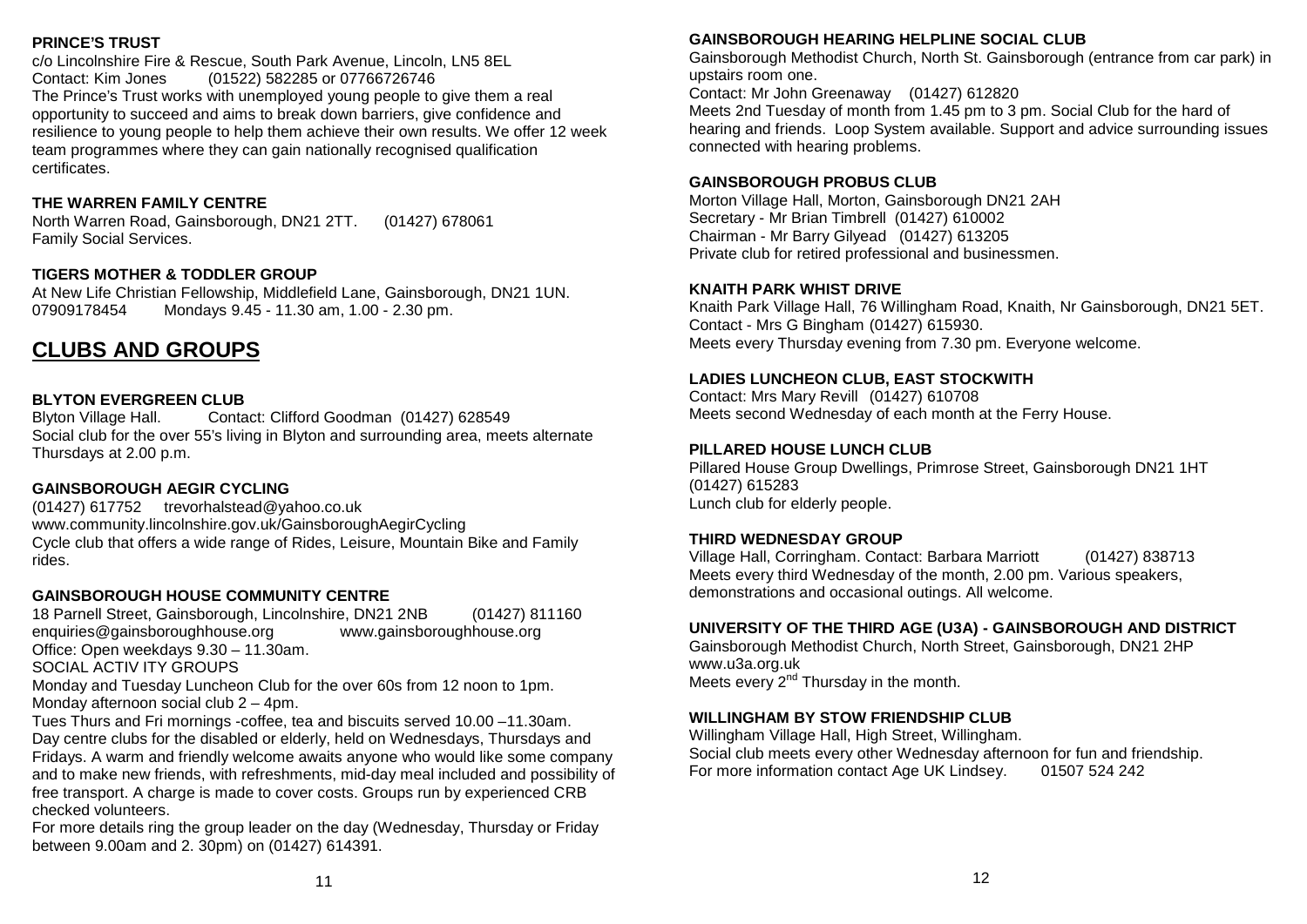#### **DOCTORS, DENTISTS AND HOSPITALS PRINCE'S TRUST** c/o Lincolnship Fire Fire Avenue, South Park Avenue, Lincoln, Ln5 8EL, Ln5 8EL, Ln5 8EL, Ln5 8EL, Ln5 8EL, Ln5

#### **Doctors** opportunity to succeed and aims to break down barriers, give confidence and resilience to young people to help them achieve their own results. We offer 12 week

## $\textsf{CASKGATE}$  STREET SURGERY

chonomic United Pontodini<br>Elswitha Hall, 3 Caskgate Street, Gainsborough, DN21 2DJ. (01427) 619033 www.caskgatestreetsurgery.co.uk

**CLEVELAND SURGERY North Warren Road, Gainsborough, DN21 2TT. (01427) 6780612TT.** ULL CHING CONCLINI<br>Vanessa Drive, Gainsborough, DN21 2UQ. (01427) 613158 www.clevelandsurgery.nhs.uk

**POTTERGATE SURGERY At New Life Christian Fellowship, Middlefield Lane, Gainsborough, DN21 1UN.** Vanessa Drive, Gainsborough, DN21 2UQ (01427) 612895 07909178454 Mondays 9.45 - 11.30 am, 1.00 - 2.30 pm.

# **Dentists**

#### **GAINSBOROUGH DENTAL CARE**

**BAINSBONOUGH DENTAL CANE<br>17 Spital Terrace, Gainsborough, DN21 2HD. (01427) 613322**  $B$ l Spital Terrace, Gallisborough, Divz EzriD.  $(0.1427)$  615522

**GAINSBOROUGH CDS CLINIC (LINCOLNSHIRE COMMUNITY HEALTH SERVICES)** Hickman Street, Gainsborough, DN21 2DZ 0800 141 2552 JAINJBUNUUUN CDJ CLI<br>25DJ/losoj

#### **GENESIS DENTAL CARE**  $(0.71766)$  density  $(0.4877)$

unity.<br>19 Market Street Gainsborough Lincolnshire DN21 2BE 0845 833 8737 / (01427) 280020 www.genesisdentalcare.com gainsborough.practice@genesisdentalcare.com We provide NHS Dentistry and Private Dentistry with a caring and gentle approach.  $\overline{C}$  can be considered a wide range of  $\overline{C}$  and  $\overline{C}$  and  $\overline{C}$  and  $\overline{C}$  and  $\overline{C}$  and  $\overline{C}$  and  $\overline{C}$  and  $\overline{C}$  and  $\overline{C}$  and  $\overline{C}$  and  $\overline{C}$  and  $\overline{C}$  and  $\overline{C}$  and  $\overline{C}$ 

#### **THE DENTAL DESIGN STUDIO**  $18$  Particle Street, Gainsborough, Lincolnshire, DN21 2NB (01427)  $\alpha$

THE DENTAL DESIGN STODIO<br>134 Bridge Street, Gainsborough, DN21 1LP(01427) 61253 gainsboroughdental@hotmail.co.uk www.thedentaldesignstudio.co.uk Office: Office: Open Superintent week of the United States 1.30  $\mu$ 

# THE FORUM DENTAL PRACTICE

THE FURUM DENTAL FRACTICE<br>Vanessa Drive, Gainsborough, DN21 2UQ (01427) 615117  $T$ ulessa Drive, Galiisborougri, DNZT 20 $Q_{\parallel}$  (0.1427) o i $3117$ 

#### **RIVERSDALE DENTAL PRACTICE**  $\mathcal{O}(n \times n)$  centre control or the disabled or  $\mathcal{O}(n \times n)$

RIVERSDALE DENTAL FRACTICE<br>22 Gladstone Street, Gainsborough, DN21 2LY (01427) 613675  $22$  Giausione Street, Gainsborough, DNZT ZET  $(01427)$  013073

#### **GAINSBOROUGH HEARING HELPLINE SOCIAL CLUB Hospitals** Gainsborough Methodist Church, North St. Gainsborough (entrance from car park) in the street from care park of

# **COUNTY HOSPITAL LINCOLN**

Greetwell Road, Lincoln, LN2 4AX Oreetwell Road, Efficial, Erve 4AX (01322) 312312 www.diff.mis.uk<br>General hospital + A&E.  $\mathcal{L}$  differential loop  $\mathcal{L}$ . Loop  $\mathcal{L}$ . (01522) 512512 www.ulh.nhs.uk

# connected with hearing problems. **JOHN COUPLAND HOSPITAL (NHS Property Services Ltd)**

Ropery Road, Gainsborough, DN21219.<br>Minor Injuries Unit Open 8 am - 8 pm daily. will of injuries Ont Open o am - 0 pm daily.<br>Red Cross Disability Living Centre NOW CLOSED Neu Oross Disability Living Octube NOW OLOOLD<br>Audiology Clinic of JCH Lincoln (01500) 570051 Fyem Audiology Clinic at JCH, Lincoln (01522) 573254- Every Wednesday 1.30 – 3 pm by<br>anneintment appointment. Ropery Road, Gainsborough, DN21 2TJ. (01427) 816500 appointment.

#### **SCUNTHORPE GENERAL HOSPITAL**

**CURTHON E OLIVERAL HOOF HAL** Cliff Gardens, Scunthorpe, DN15 7BH (01724) 282282 www.nlg.nhs.uk<br>Ceneral bespitel and A.8.E General hospital and A&E.

# **NHS DIRECT (also see NHS 111 below)**

**LADIES LUNCHEON CLUB, EAST STOCKWITH** NHS Direct's national 0845 4647 service will shortly be decommissioned, and will be  $C$  Contact: Mrs Mary Reviewed Mrs Mary Reviewed Mrs Mary Reviewed Mrs Mary Reviewed Mrs Mary  $C$ replaced by the locally commissioned NHS 111 service. 0845 4647 www.nhsdirect.nhs.uk

#### **NHS 111**

**Ring 111 www.nhsdirect.nhs.uk/About/111FAQs** 

Ning TTT www.finsulect.fins.uk/About TTTAQs<br>NHS 111 is a telephone service that makes it easier for you to access local health NESS TET IS a telephone service that makes it easier for you to access local health.<br>Services. If you live in Lincolnshire, you can now call 111 when you need help fast, services. If you live in Elficolitshire, you can flow call TTT when you heed help fast,<br>but it isn't a 999 emergency. You can ring 111, 365 days a year, to reach a full range or local health services, including out or hours, doctors,<br>emergency dental care and late opening chemists.  $\epsilon$  included Hall, Corringham. Corresponding Corresponding Corresponding Corresponding Corresponding Corresponding Corresponding Corresponding Corresponding Corresponding Corresponding Corresponding Corresponding Corresp of local health services, including out of hours, doctors, community nurses,

Calls from landlines and mobile phones are free – just like 999<br>Calls from landlines and calls are calls are free – just like 999

#### demonstrations and occasional outings. All welcome. **The Pets Patch**

The Pets' Patch is a pet care provider based in Gainsborough and **COLLY AGE**  $\frac{1}{\sqrt{1-\frac{1}{\sqrt{1-\frac{1}{\sqrt{1-\frac{1}{\sqrt{1-\frac{1}{\sqrt{1-\frac{1}{\sqrt{1-\frac{1}{\sqrt{1-\frac{1}{\sqrt{1-\frac{1}{\sqrt{1-\frac{1}{\sqrt{1-\frac{1}{\sqrt{1-\frac{1}{\sqrt{1-\frac{1}{\sqrt{1-\frac{1}{\sqrt{1-\frac{1}{\sqrt{1-\frac{1}{\sqrt{1-\frac{1}{\sqrt{1-\frac{1}{\sqrt{1-\frac{1}{\sqrt{1-\frac{1}{\sqrt{1-\frac{1}{\sqrt{1+\frac{1}{\sqrt{1-\frac{1}{\sqrt{1+\frac{1}{\sqrt{1+\frac{1$ covering the surrounding area. We are small enough to care, but





**WILLINGHAM BY STOW FRIENDSHIP CLUBBE WHEN STAYING IN hospital or are unable to take the dog for a walk** William Village Hall, High Street, William Street, William Street, William Street, William Street, William Street, William Street, William Street, William Street, William Street, William Street, William Street, William Str whilst recovering, we can offer you the care your pet needs. **For all the UK Lindsey.** Please see our website for more details of these and other If you are worried who's going to feed your cat

services provided.

**www.thepetspatch.co.uk 07804 854033 info@thepetspatch.co.uk We are also on Facebook**

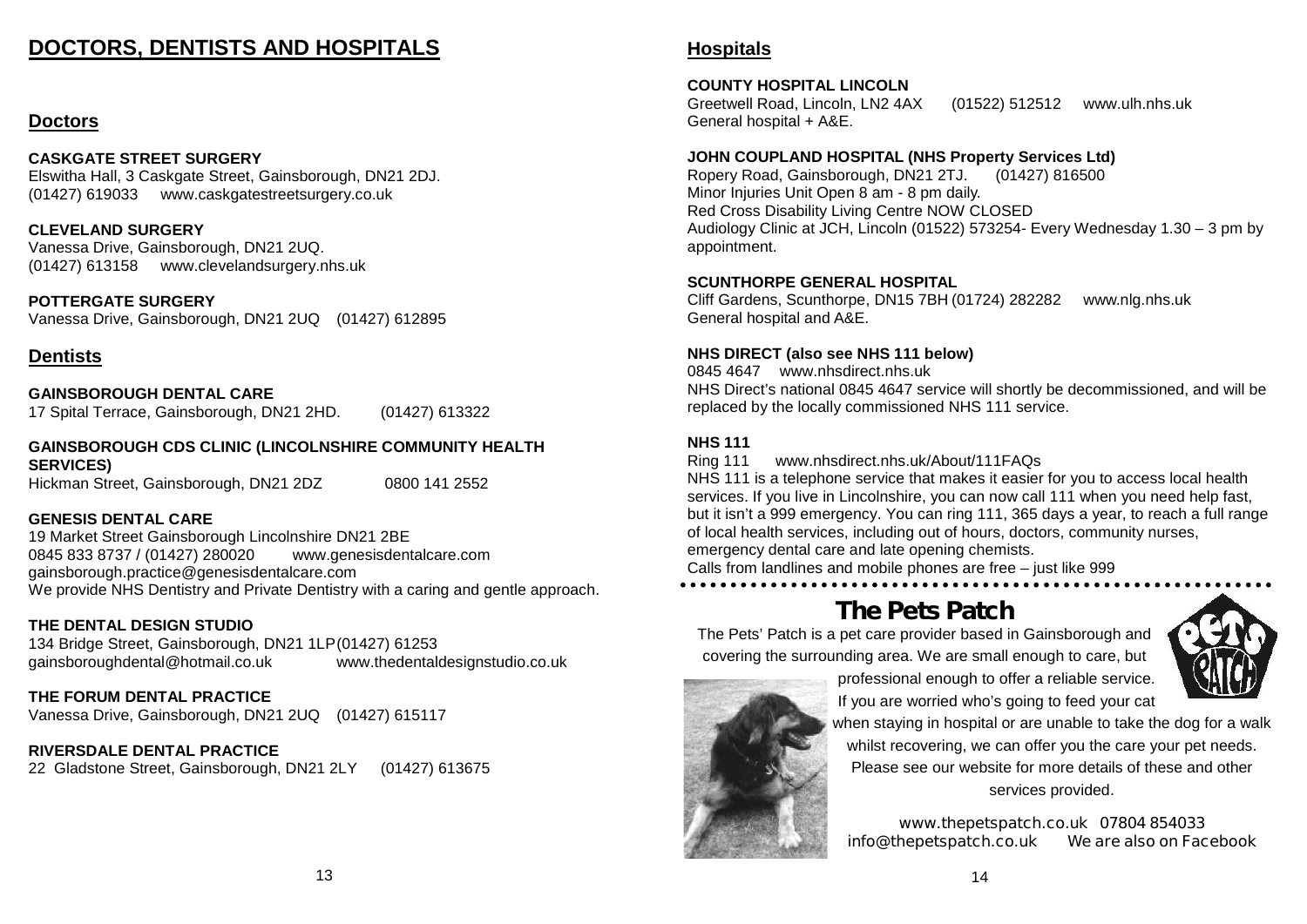#### **EMPLOYABILITY AND TRAINING ALCOHOLICS ANONYMOUS** <u>"Is also than more than money would be a series of the money would be a series of the series of the series of th</u>

#### **A4E – ACTION FOR EMPLOYMENT**

9 Lord Street, Gainsborough, DN21 2DD www.mya4e.com (01427) 611 512 Services including: employment and welfare, training, education and financial advice. **ARTHRITIS CAREER** 

#### **CfBT CAREER GUIDANCE SERVICES Example 2011**

6 Church Street, Gainsborough, DN21 2JH.

(01522) 782116 to book an appointment or ask for advice.

www.teeninfolincs.co.uk –web based advice and support for young people. www.14-19.info – details of courses and training available in Lincolnshire. Services offered: One to one Careers Guidance by qualified advisers, Independent careers advice and information on options, CV support and interview techniques, Help and support with applications for opportunities, Referrals and signposting to other services, Help to reach that long term career dream. depression, feelings of worthlessness and isolation – meeting people in the same

#### CLIP – COMMUNITY LEARNING IN PARTNERSHIP (FORMERLY KNOWN AS **FOUNDRY LEARNING CENTRE)**

The Old Vicarage, Croft Street, Lincoln, LN2 5AX (01522) 533510

60 Bridge Street, Gainsborough, DN21 1LS (01427) 677377 www.cgpartnership.com The Foundry offers a variety of training for learners aged 16 upwards.

#### FREE TRAINING COURSES FOR THE UNEMPLOYED

Call us on (01522) 876258

Run by The Lincoln College Employability & Work Skills team. They are designed to help learners get interviews, and develop skills on how to perform better in those interviews. For anyone who is aged 18+ currently in receipt of qualifying benefits and looking to up-skill and gain a recognised qualification in ICT, Retail. **D D D D D D D D** 

#### **INGEUS**  $\mathsf{WGEUS}$

Unit 8, Mercury House, Foxby Lane, Gainsborough DN21 1DY www.ingeus.co.uk 0162 332 8000 please contact Nigel Webster on (01427) 811920 or 07760362876 A provider of high-quality employment and training services that help people to realise their potential. 2/4 Mint Lane, Lincoln, Lincoln, Lincoln, Lincoln, Lincoln, Lincoln, Lincoln, Lincoln, Lincoln, Lincoln, Linco

## **JOB CENTRE**

Job Centre Plus, Crown House, Heaton Street, Gainsborough, DN21 2ET www.gov.uk/jobsearch 0845 604 3719 Advice for employment training, general employment, legislation, small businesses,

disablement services etc.

## **GAINSBOROUGH HEARING HELPLINE CLINIC NATIONAL APPRENTICESHIP SERVICE**

www.apprenticeships.org.uk

 $\mathsf{www}$ .apprenticesnips.org.uk $\mathsf{u}$ As employees, apprentices earn a wage and work alongside experienced staff to gain job-specific skills. Anyone living in England, over 16 and not in full-time education can apply. Search online for apprenticeship vacancies locally. Our national helpline on 0845 769 7555. Lincolnshire helpline number manned from

#### **GAINSBOROUGH HEALTHWATCH** (01205) 820892 info@healthwatchlincolnshire.co.uk **RIVERSIDE TRAINING**

First Floor, Britannia House, Marshalls Yard, Beaumont Street, Gainsborough,  $G$ Binsborough meetings held quarterly. The group was formed in  $2012$  under the group was formed in 2012 under the group was formed in 2012 under the group was formed in 2012 under the group was formed in 2012 under the www.riverside-training.org.uk enquiries@riverside-training.org.uk<br>— Training Centre that offers a full range of opportunities that encourage personal development and training in anyone over 16. Just take a look at our courses and **GAINSBOROUGH HEART SUPPORT GROUP** include IT, First Aid, floristry, Customer Service and many more. Lots of different support for people who wish to move into work or change their career. DN21 2NA. (01427) 677277 qualifications page to find something to suit your needs and ambitions. Courses

#### Contact: Ian Davidson/Julie Lax (01427) 616610 **THE LINCOLNSHIRE VOLUNTEER CARD**

c/o Children's Links, Holland House, Horncastle College, Mareham Road, Horncastle, Lincolnshire LN9 6PH 0845 373 0645 Contact Mr Michael Wragg, Group Leader (01427) 616852 mwrgg@aol.com. lvc@childrenslinks.org.ukwww.childrenslinks.org.uk

The Lincolnshire Volunteer Card is FREE training programme, which provides basic skills and knowledge needed to volunteer in a wide variety of roles. Everybody aged 16 and over is welcome to attend. Join in and receive a certificate and your own Lincolnshire Volunteer Card, which is recognised by organisations countywide.

#### **HEALTH AND SOCIAL CARE Marshall** Contact: Debbie Williams and Victoria Martin

#### matters such as weight issues, confidence building, physical activity, alcohol issues, **AGE UK - LINDSEY**

(01507) 525892 or our Head Office on (01507) 524242 www.ageuk.org.uk/lindsey Age UK Lindsey is an independent charity based in Horncastle. We work with and for and enjoyable experience. Services contact tel: Information/Advice on (01507) 525892, Home Support Services on (01507) 524798, Befriending on (01507) 524242, Community Engagement Officer (01507) 524242 older people across East and West Lindsey, striving to make later life a more fulfilling

#### www.walkingforhealth.org.uk/walkfinder/east-midlands/west-lindsey-health-walks **ADULTS SUPPORTING ADULTS**

Railton House, Sleaford Business Park, E Rd, Sleaford NG34 7EQ (01529) 416270 www.asaorg.co.uk Adults Supporting Adults provides community services for people over the age of 18 years who have a learning or physical disability, sensory impairment, lived experience of mental illness or people with dementia and who require support to live in the community.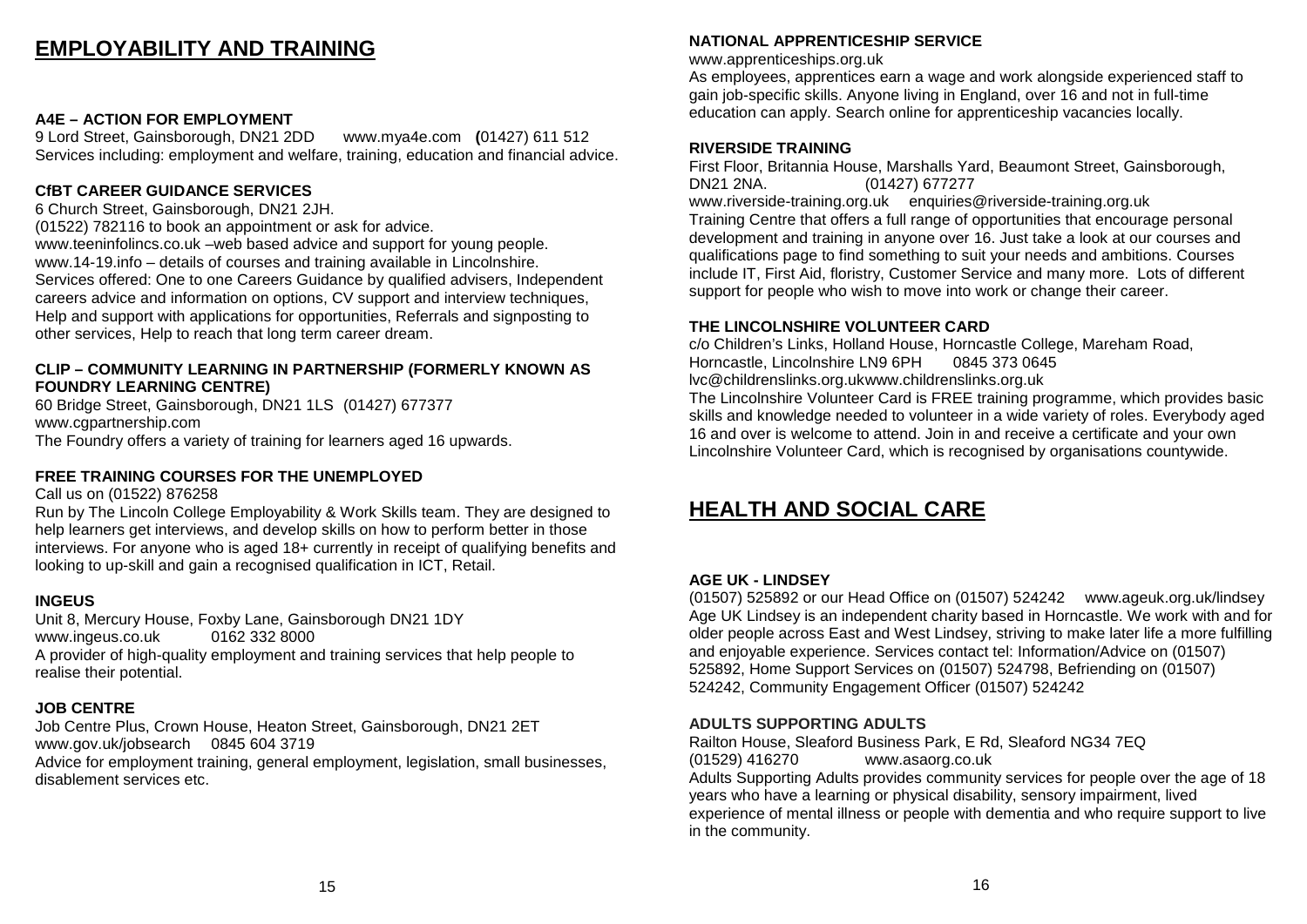#### **ALCOHOLICS ANONYMOUS**

ALCOHOLICS ANONYMOUS<br>"Is alcohol costing you more than money?"

Our national helpline on 0845 769 7555. Lincolnshire helpline number manned from 08.00 am till midnight (01472) 362058. www.alcoholics-anonymous.org.uk Information about the local meetings can be found atwww.alcoholics-anonymous.org.uk/AA-Meetings/Find-a-Meeting#details

#### **ARTHRITIS CARE**  $S_{\text{S}}$  including: employment and welfare, training, education and financial advice.

0115 952 5522 centralengland@arthritiscare.org.uk www.arthritiscare.org.uk<br>Information.org/www.art.for.ell.neepla.uith.arthritis Information and support for all people with arthritis.

#### **BREATHE EASY– British Lung Foundation Support Network**  $\overline{O}$ breathered – british Lung Foundation Support Network.<br>Medical pillow like and people. Of young people. DNOt this

Meets at : Pillared House, Primrose Street Gainsborough, DN21 1HT<br>Courses and training available in Lincolnshire. Contact: Ruth on 07967 415379 rmh.breatheeasygainsborough@gmail.com Meets on the second Monday of each month at 2.30 pm to 4.30 pm at Pillard House. Breathe Easy is the support network of the British Lung Foundation. There are over 40 different types of lung disease. Common side effects of lung disease are depression, feelings of worthlessness and isolation – meeting people in the same situation in a friendly and supportive atmosphere is therefore vitally important and situation in a mentity and supportive atmosphere is therefore vitally important and<br>Breathe Easy provides a good opportunity for that to happen, everybody is welcome to come and join in the friendly meetings. Services of one career of the career of the career of careers of the career of the complete advisor of the contract of the contract of the contract of the contract of the contract of the contract of the contract of the con weets on the second wonday of each month at 2.30 pm to 4.30 pm at Pillard House. **FIGURE EASY PROVIDES A GOOD OPPORTUNE** 1,<br>
Interdebities helpline number manned from<br>
WardColorics-dinopartics-dinopartics-dinopartics-dinopartics-dimension-organic Clinical Clinical Clinical Clinical Clinical Clinical Clinical Clinical Clinical Clinical Clinic

#### **DEVELOPMENT PLUS – Early Presentation of Cancer Symptoms Project**  $\mathbb{R}^{n \times n}$  contruership.com  $\mathbb{R}^{n}$  is a DEVELOPINENT PLUS – Early Presentation of Gancer Symptoms Pro

The Old Vicarage, Croft Street, Lincoln, LN2 5AX (01522) 533510 Contact : Bonney Cottrell bonney.cottrell@developmentplus.org.uk www.epoc.me  $\alpha$  www.epoc.me

Supporting volunteers to lead community initiatives to encourage people to see their doctor at an early stage with suspected cancer symptoms, which leads to a better chance of a positive outcome.<br> $\blacksquare$ Supporting volumeers to lead community initiatives to encourage people to see their

#### **DISABILITY NETWORK WEST LINDSEY** looking to up-skill and gain a recognised qualification in ICT, Retail.

We are all disabled people who run a number of groups from friendship and support to crafts, horticulture, cooking, creative writing and many others. To find out more please contact Nigel Webster on (01427) 811920 or 07760362876

#### **DYSLEXIA ACTION<br>Contract potential.**  $\mathbf{P}^{(n)}$  and the high-quality employment and training services that help people to people to people to people to people to people to people to people to people to people to people to people to people to people to peop

2/4 Mint Lane, Lincoln, LN1 1UD. (01522) 539267 lincoln@dyslexiaaction.org.uk www.dyslexiaaction.org.uk<br>... Help and advice for people with dyslexia.

#### **FIT AS A FIDDLE COMMUNITY GROUP**  $E(T, \lambda)$  is  $E(D, \lambda) = 0.611111111T$  and  $E(D, \lambda)$ FIT AS A FIDDLE COMMONITY GROUP

Run at Phoenix Court Community Centre (01427) 613343 Every Wednesday 10am to 11.30 for anyone over the age of 50. We provide simple seated exercise and social activities, chat, tea, coffee and biscuits and occasionally trips out. We are non-profit making.

#### **GAINSBOROUGH HEARING HELPLINE CLINIC**

Gainsborough Methodist Church, North St. Gainsborough. (Entrance from car park) Contact : Mr John Greenaway Tel: (01427) 612820 Every Tues 12.30 – 1.30 pm. Drop in for hearing aid batteries and re-tubing.

#### **GAINSBOROUGH HEALTHWATCH**

(01205) 820892 www.healthwatchlincolnshire.co.uk/content/gainsborough info@healthwatchlincolnshire.co.uk

Gainsborough meetings held quarterly. The group was formed in 2012 under the umbrella of LINk and has continued as a focus point to enable people in the Gainsborough & surrounding areas to have their say in how their local services are development and training in any one over 16. Just take a look at our courses and the out courses and the out courses and the out courses and the out courses and the out courses and the out courses and the out courses and t run.

#### **GAINSBOROUGH HEART SUPPORT GROUP**

Meets at The Scout Hut, Love Lane, Gainsborough, DN21 2SG Contact: Ian Davidson/Julie Lax (01427) 616610

#### GAINSBOROUGH MACULAR SUPPORT GROUP

Meet at the Friends Meeting Rooms, 22 Market Street, Gainsborough, DN21 2BE Contact Mr Michael Wragg, Group Leader (01427) 616852 mwrgg@aol.com. www.maculardisease.org

The group is dedicated to supporting people with macular degeneration and meet on the third Monday of each month, starting at 10.30 am. Everyone is welcome to Lincolnshire Volunteer Card, which is recognised by organisations countywide. attend.

#### **HEALTH TRAINERS**

West Lindsey District Council, Guildhall, Marshalls Yard, Gainsborough, DN21 2NA. Contact: Debbie Williams and Victoria Martin

(01427) 675188 debbie.williams@west-lindsey.gov.uk

matters such as weight issues, confidence building, physical activity, alcohol issues, stopping smoking and mental health. A friendly and flexible service to assist with your healthy lifestyle changes. We was also with an expected in Horncastle with an induced in Horncastle. We would be with an induced in the set of the set of the set of the set of the set of the set of the set of the set A free and confidential service giving one to one advice and support on health

#### and enjoyable experience. Services contact tel: Information/Advice on (01507) **HEALTHY WALKS**

West Lindsey District Council, Guildhall, Marshalls Yard, Gainsborough, DN21 2NA. Contact: Jackie Brown, Healthy Walks Co-ordinator (01427) 675138 or 07778 622925

www.walkingforhealth.org.uk/walkfinder/east-midlands/west-lindsey-health-walks Free led walks organised of varying lengths from 1½ miles to 5-6 miles, some easy, some harder and also toddler walks. All walks are within the Gainsborough area.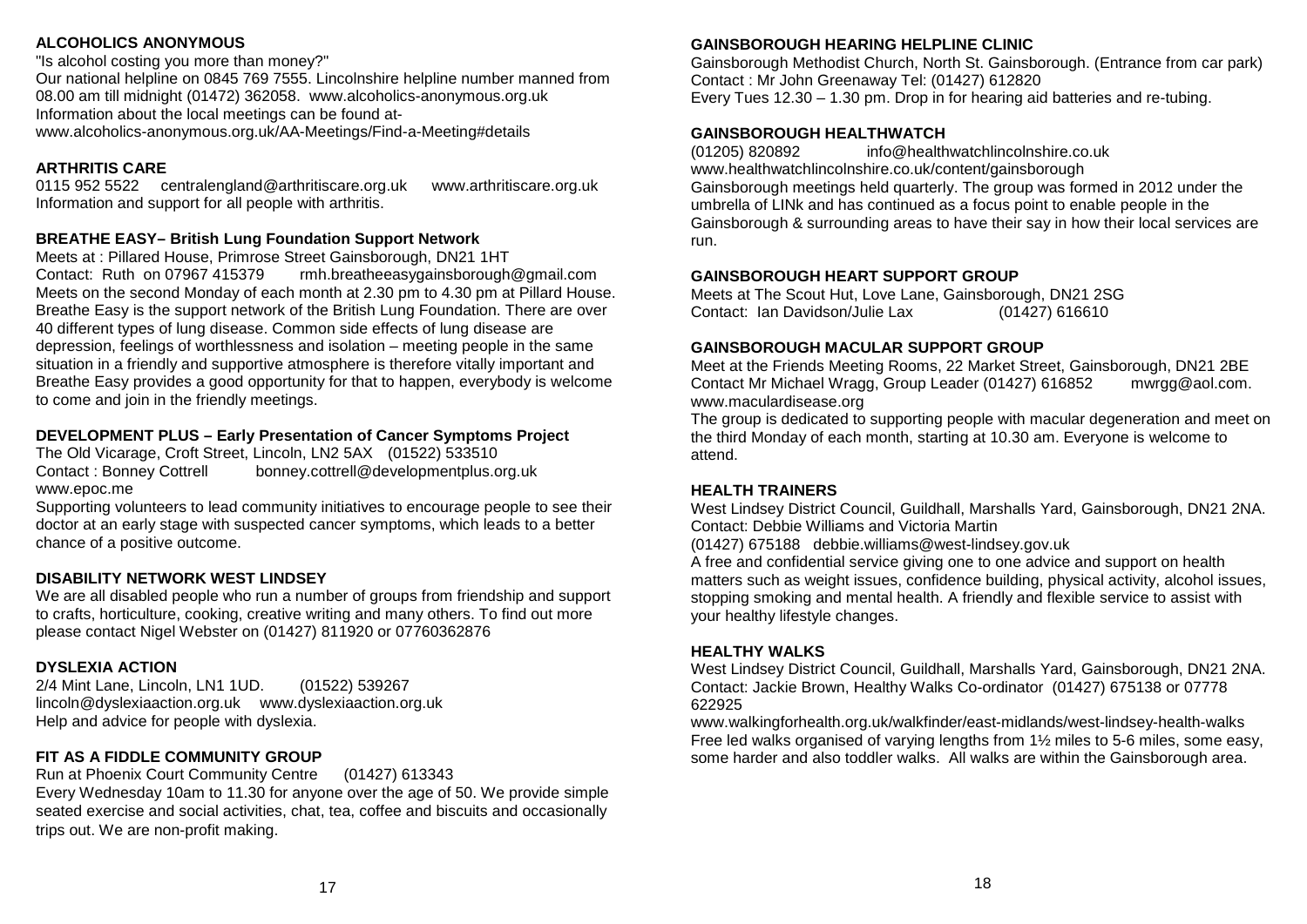#### **HICKMAN STREET HEALTH CENTRE SHINE - Mental Health Support Network in Lincolnshire**

Hickman Street Clinic, Gainsborough, DN21 2DZ (01427) 810801 The following clinics are held at the centre:

GAINSBOROUGH IAPT TEAM (Mental Health) (01427) 617928 direct line. Short-term mental health care.

GAINSBOROUGH SEXUAL HEALTH CLINIC

For an appointment please ring  $-$  (01522) 539145 GUM and family planning clinic. Appointments preferred. HIV test results usually available in two weeks. Emergencies seen as drop-in. **THERAPYWORKS4U**

#### GAINSBOROUGH HEALTH VISITING TEAM

 $(01427)$  810801 Clinic Tuesday 9.30 am - 11.30 pm—drop in for weighing. Appointments need to be made for other times. Counselling, Psychotherapy, Hypnotherapy. If you have difficulties with: anxiety,

#### LAPD (Lincolnshire Association of People with Disabilities)

Ancaster Day Centre, Boundary Street, Lincoln, LN5 8PF  $(01522)$  530305 or  $(01522)$  530301 Supporting and empowering disabled people to have a voice and become active in their local communities.

#### LINCOLN & DISTRICT MULTIPLE SCLEROSIS SOCIETY

58 Whiteswood Lane, Gainsborough, DN21 1TQ **Contact: Liza Cleanet.com Contact: Contact: Contact: Contact: Conta** Contact: Mr Charlie Short, Gainsborough Coordinator. (01427) 611095 charlie\_short@sky.com and rehabilitation. Monday 6.30pm School, Tuesday 6.30pm School, Tuesday 6.30pm School, Tu

If anyone has just been diagnosed and requires information, details can be found above. **Alternative Structure Fitness** 

#### LIVES (Lincolnshire Integrated Voluntary Emergency Service) FIRST **RESPONDERS Parkinson's COPD and all age relating air various locations in the contract of the contract of the contract of the contract of the contract of the contract of the contract of the contract of the contract of t**

5-8 Birch Court, Boston Road Industrial Estate, Horncastle, Lincs. LN9 6SB. Office Manager: Paul Martin (01507) 525999 Local Officer: Roger Ferguson 07766 992438 lives@lives.org.uk www.lives.org.uk *A Woodland Eco/Green Burial Park*

## **MACMILLAN CANCER SUPPORT**

For Gainsborough Fundraising Committee contact : Susan Wragg, Chairman: (01427) 616852 www.macmillan.org.uk If you, or anyone you know, have questions about cancer, or need support, call us free on 0808 808 0000 Mon-Fri, 9am-8pm. *marked by the planting of a tree or*

#### **NACRO SERVICES, GAINSBOROUGH**

**NACRO SERVICES, GAINSBOROUGH**<br>2 North Parade, Gainsborough, DN21 1UH. (01427) 617757 or (01522) 525383 have ten bed-spaces of supported accommodation available in Gainsborough which are for offenders and those at risk of offending. In both schemes, a comprehensive support package is tailored to the individual, based upon a joint assessment of need. The accommodation is a mixture of self-contained and shared accommodation. jamie.wrath@nacro.org.uk (supported housing) www.nacro.org.uk We are a crime reduction charity and we provide supported accommodation. We

## home ownership housing options and sheltered housing for the elderly across nine **POSITIVE HEALTH (LINCOLNSHIRE)**

25 Newlands, Lincoln, LN1 1XP. 24 Hour Helpline No: 0800 252534 (01522) 513999 (office number)

**CHRISTIAN AID GAINSBOROUGH & DISTRICT GROUP** admin@positivehealthlincs.com www.positivehealthlincs.com

To provide social care / support for people living with HIV. Confidential advice on Outreach for Gay and Bisexual men. Free Condoms available. GUM Clinic at the County Hospital for treatment. HIV, AIDS and all sexually transmitted infections. Training and Education provided.

#### RETHINK (previously known as NATIONAL SCHIZOPHRENIA FELLOWSHIP  $WEST$  LINDSEY) and a recognised family business.

**GAINSBOROUGH HOUSE COMMUNITY CENTRE** trish.hargreaves@rethink.org trevor.jones@rethink.org 07918 033106 The group is for Carers who support someone with Mental Health Diagnosis/ Problems and meets the Third Thursday of each month. 1 – 2.30 pm. Free Tea & Coffee. Contact Trish Hargreaves 07918 617049 for more information. At Community Mental Health Team Building, Trinity House, Trinity St, Gainsborough.

## ST BARNABAS GAINSBOROUGH HOSPICE **on the Gainsborough House of Gainsborough House o**

Front Street, Morton, Gainsborough, DN21 3AD (01427) 679429 Bereavement Support, free of charge, in the West Lindsey area. Providing Hospice at Home care, Day Therapy Care, advice and support and

**-Day Therapy service** (01522) 518219 www.stbarnabashospice.co.uk A free service that welcomes anyone over the age of 18 years who is affected by a life shortening condition. The Day Therapy staff work closely alongside Community nursing teams, GPs & other professionals providing care. Sessions provided are individual, as well as group-led therapies and are tailored to individual needs. redistributed to any one in the local community who are in need of low cost furniture. **-Hospice at Home**

own home. Care is provided by a team of experienced dedicated registered nurses & healthcare support workers. Referrals to the Hospice at Home Team can be made through your Community Nurse, GP, Specialist Nurse and other healthcare professionals or via our **Palliative Care Co-ordination Centre: 0845 055 0708.** For people with an advanced, life-limiting illness who choose to be cared for in their

#### ST JOHN AMBULANCE BRIGADE

transport services, disability or poor health. The office is staffed on Mon, Wed, Fri, 11A Spital Terrace, Gainsborough, DN21 2HD 0844 770 4800 www.sja.org.uk For event cover, first aid training, volunteering opportunities.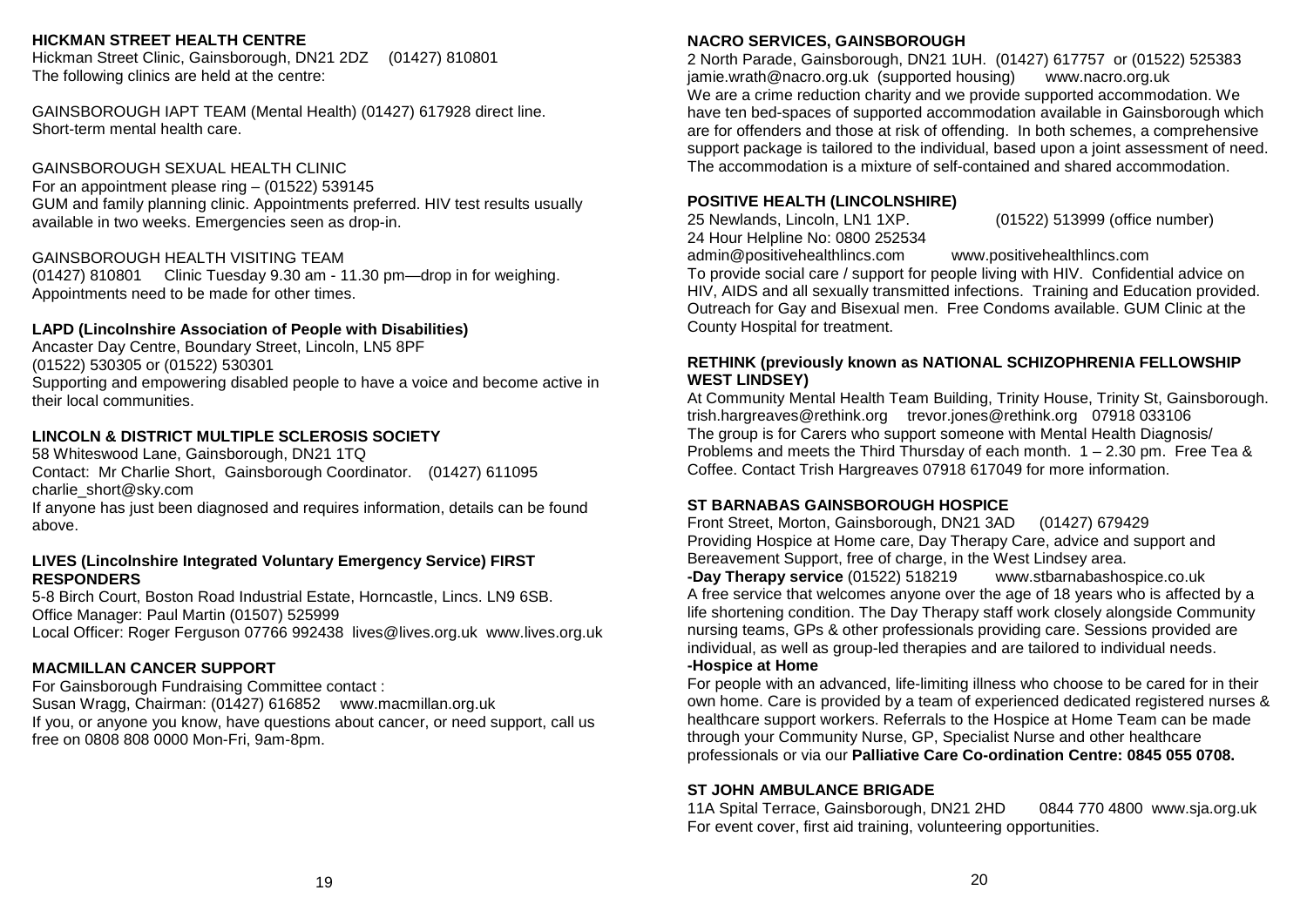#### SHINE - Mental Health Support Network in Lincolnshire

LincsShine, Involve@Lincoln, Mint Lane, Lincoln LN1 1UD. 07969 872 804 info@lincsshine.co.uk www.lincsshine.co.uk Connecting people with the services and support that will most effectively meet their needs. Find out what is available in your area!

#### **THE CARERS TEAM – LINCOLNSHIRE COUNTY COUNCIL**

(01522) 782224 carers\_team@lincolnshire.gov.uk<br>———————————————————— The Carers Team support carers across Lincolnshire. Any carer over the age of 18 is entitled to a Carers Assessment and to receive help and support as a carer.

#### **THERAPYWORKS4U** available in two weeks. Emergencies seen as drop-in.

Contact: Jan Baker Registered Member MBACP (Accred)<br>(3) (25) 072333.11 | 07331.33 (11.6 | 03.1 (01427) 678809 Mob: 07831 834110 jan@therapyworks4u.co.uk

www.therapyworks4u.co.uk www.therapyworks4u.co.uk<br>Charles in the material times.

Counselling, Psychotherapy, Hypnotherapy. If you have difficulties with: anxiety, depression, eating disorders, phobias, addictions, childhood traumas, abuse, confidence, pain, relationships, loss/bereavement...

I see clients in the Gainsborough area, in a non-clinical setting, and also via SKYPE, so contact me by phone or email for an assessment appointment.

#### **TRANQUILITY FITNESS FOR LIFE** their local communities.

2 Tudor Drive, Morton Gainsborough DN21 3BG<br>College Multiple of *District Multiple Schedule Such*es and College of the Child Contact: Liz Clews (01427) 615608 or 0775 196 4832 lizclews@btinternet.com e **-Yoga, Pilates & Relaxation** - Yoga, Pilates & Relaxation.  $\frac{d}{dx}$  Coordinator. (01427) 61227 61227 61227 61227

Suitable for all levels and rehabilitation. Monday 6.30pm Scotter School, Tuesday 6.00pm Trent Valley Academy, Friday 10.00am Morton Village Hall.<br>Information diagnosed and requires information, details can be found and requires information. The found of th Suitable for all levels and renabilitation

## **-Vitality & West Lindsey Mature Fitness** above.

Non for profit organisation for the over 50's and less able person. Active and seated exercise for all levels of ability including Obesity, Stroke,<br>-Parkinson's COPD and all age relating ailments. Classes at various locations in Gainsborough, ring for more details. 5-8 Birch Court, Boston Road Industrial Estate, Horncastle, Lincs. LN9 6SB.

19

*is a place where burial of loved ones* take place in bio-degradable **GREE**I *coffins/shrouds or even a favourite marked by the planting of a tree or maybe a bird box, hedgehog hide etc. It is a multi-denominational burial facility with a separated section for the environmental burial of pets.*

(See listing on page 24 also)



TEL: 01427 612992 WWW.RESPECTGB.CO.UK

#### LOCAL SERVICES AND OTHER ORGANISATIONS 2 North Parade, Gainsborough, DN21 1UH. (01427) 617757 or (01522) 525383

#### **ACIS GROUP ACIS GROUP**

Acis House, Bridge Street, Gainsborough, Lincolnshire, DN21 1GG. 0800 027 2057 or (01427) 678000 info@acisgroup.co.uk www.acisgroup.co.uk Acis is a Registered Provider of social housing. Acis provides high quality and home ownership housing options and sheltered housing for the elderly across nine schemes in West Lindsey. (2015) 521399 (or final state number) of the number of  $\sim$ sustainable homes and properties for affordable rent. Acis also provides low cost

#### **CHRISTIAN AID GAINSBOROUGH & DISTRICT GROUP**

Contact: Mr John Sargeant (01427) 614412 j.r.sarge@btinternet.com

#### Outreach for Gay and Bisexual men. Free Condoms available. GUM Clinic at the **CLIFF BRADLEY & SONS FUNERAL DIRECTORS**

(also see our advert on page 40) (01427) 810619 www.cliffbradley.co.uk For a prompt, sympathetic service from a recognised family business. 41 Heaton Street, Gainsborough, Lincolnshire, DN21 2EA.

#### **GAINSBOROUGH HOUSE COMMUNITY CENTRE**

18, Parnell Street, Gainsborough, Lincolnshire, DN21 2NB enquiries@gainsboroughhouse.org www.gainsboroughhouse.org Office: Open weekdays 9.30 - 11.30am. Gainsborough House provides office space, other social based clubs. Please ring the Gainsborough House office on (01427) 811160 for details. And a street, Morton, Gainsborough, DN21 3AD (01427) 679429 meeting rooms and facilities for a wide range of Care and Support Organisations and

#### **GAINSBOROUGH FURNITURE RESOURCE CENTRE (GFRC)**

Unit 10, Edlington Court, Heapham Road, Gainsborough, DN21 1LT (01427) 238948 mpicksleygfrc@gmail.com www.gfrc.org .uk Opening times are 9 am-3 pm Mon-Fri, 9am-12 noon Saturday.

The GFRC is a registered community interest company who collect unwanted items of furniture from people within a 15 mile radius of Gainsborough. The items are then redistributed to any one in the local community who are in need of low cost furniture.

#### GAINSBOROUGH VOLUNTARY TRANSPORT SCHEME (RVS)

c/o Gainsborough House, 18 Parnell Street, Gainsborough, DN21 2NB Contact: Laura Packwood (01427) 617269 gainsboroughtransport@royalvoluntaryservice.org.uk

access to public transport, whether due to: geographic remoteness, lack of public transport services, disability or poor health. The office is staffed on Mon, Wed, Fri, For event cover, first aid training, volunteering opportunities. 10am-3pm. The community transport scheme is primarily for people who cannot or do not have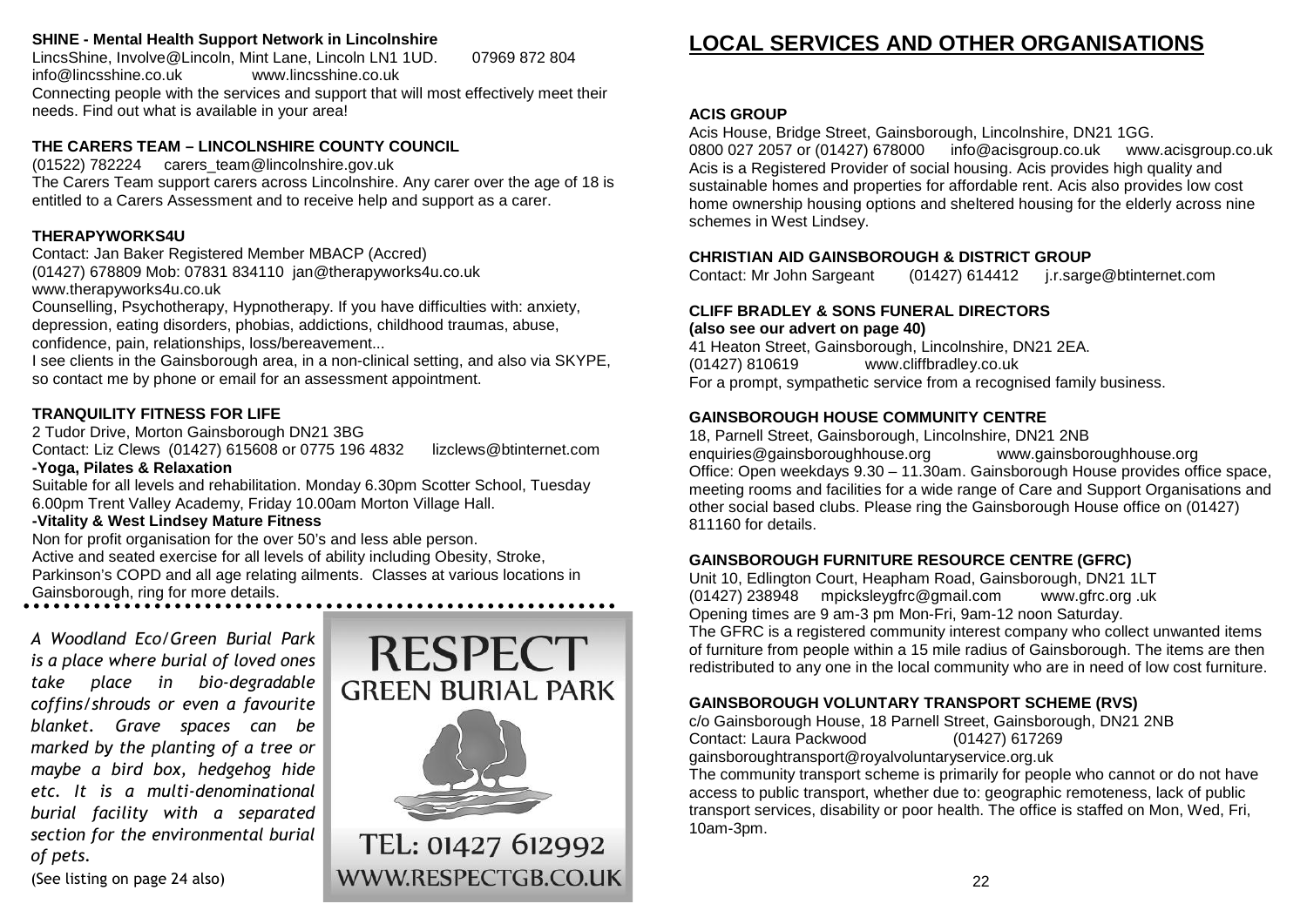#### **GRENADIER GUARDS ASSOCIATION**

**GRENADIER GUARDS ASSOCIATION<br>c/o 58 Whiteswood Lane, Gainsborough, DN21 1TQ** Contact: Charlie Short charlie\_short@sky.com (01427) 611095 The aim of the Association is to assist fellow Grenadiers, we also assist wives, and **BLENHEIM CARE CENTRE** families of Grenadiers that have passed away. We have monthly meetings on the third Friday at the M.S. Therapy Centre, Outer Circle Road, Lincoln where we have a drink, chat about old times and try and find lost friends.

#### **LEA VILLAGE HALL BLYTON COURT**

Rectory Lane, Lea, Gainsborough, Lincolnshire, DN21 5JA. Contact: booking secretary Mrs Margaret Carter (01427) 612671 www.parishes.lincolnshire.gov.uk/Lea The village hall holds a range of regular events and is also available for private hire.

#### **LINCOLNSHIRE CREDIT UNION LTD**

Meets at The Guildhall on Tuesdays, 10am- 2pm (01522) 528886 www.lincscreditunion.org.uk

Lincolnshire Credit Union is your local community bank and offers access to safe savings (we pay into the Financial Services Compensation Scheme) and access to affordable loans regardless of previous credit history.

#### $LINCOLNSHIRE$  POLICE

Gainsborough Police Station, Morton Road, Gainsborough, DN21 2SY. Station open from 9.00 am – 5.00 pm (Mon - Fri) vww.lincs.police.uk Tel: 101 for all non-emergency calls or 999 in an emergency.

#### NEIGHBOURHOOD POLICING TEAMS:

Gainsborough NPT Sergeants- PS 1074 Dooley - 07500 857979 **DROVERS CALL CARE HOME** <u>Gainsborough Town South</u>- PC 1299 Rebeka Casey, PCSO 2256 Mel Crabtree – 07825 100381 Contact: Jane Mason (01427) 678300 dcmanager@knightscare.co.uk

<u>Gainsborough Rural North (Morton/Scotter) and Gainsborough Town North</u>-

PC 277 Donnah Thompson - Community Beat Manager – 07939 312757, PCSO 2091 Bill Thomas – 07944 776816, PCSO 2115 Tracey Burnett – 07939 312682, PCSO 2318 Danielle Louth - 07796 268107

<u>Gainsborough Rural South (Saxilby</u>)- PC 326 Martin Doherty, Community Beat Manager, PCSO 2270 Melanie Goodwill - 07900 325735

<u>Gainsborough Uphill Station</u>- 2 Sturgate Walk, DN21 1UW Tel: 01427 810460 PC 848 Ian Shaw, Community Beat Manager – 07939 988734, PCSO 2214 Jess Poole - 07825 100382, PCSO 2320 Laura Fletcher - 07939 312682

#### **MERCURY HOUSE**

Willoughton Drive, Foxby Lane Business Park, Gainsborough, DN21 1DY. (01427) 619500 sadie.weller@lincolnshire.gov.uk www.mercury-house.com w Follow us on Twitter for updates and offers @mercury\_house.

#### RESPECT GREEN BURIAL PARK (also see advert on page 21)

Respect Natural Woodland Green Burial Park, Dring Lane, Laughton, Nr Gainsborough, DN21 3PZ.

(01427) 612992 or 07836 202158 www.respectgb.co.uk

The aim of the park is to meet the growing demand for Woodland Eco/Green Burials offering choice to the community of environmentally friendly burials in meadows with native wildflowers to encourage butterflies, wildlife and birds. Celebration of life is the theme of Green Burial helping natures natural cycle-of-life. Grave spaces are marked by the planting of a tree or a memorial fashioned from a natural product, i.e. cases the memorial may be a bird, bat or owl box, or hedgehog hide etc. sustainably harvested wood, small local stone laid flat to the ground and in some

#### $\mathsf{RSPCA}$  and  $\mathsf{RSPCA}$

Cruelty Line 0300 1234 999 Donation line: 0300 123 0346 www.rspca.org.uk **RSPCA**<br>Cruelty Line 0300 1234 999 Help and advice about animals in need. Online enquiry service available.

#### 3 Eastgate, Scotton, Nr Gainsborough, DN21 3QR. **SOUNDLINCS**

SoundHOUSE, 18 St Martin's Lane, Lincoln, LN2 1HY. (01522) 510073 info@soundlincs.org www.soundlincs.org SoundLINCS is a not-for-profit community music organisation providing and ages and communities. developing high quality and innovative music-making opportunities and training for all

#### Contact: Carol Horne (01427) 788283 **TRENT RIVERS TRUST**

Ruth Needham Senior Project Manager, 07817 776224 www.trentriverstrust.org A new set of walking guides for the Trent Valley Way between Gainsborough and the different lengths and take in the changing Trent landscape of the Trent as it flows north towards the Humber Estuary. Info available from - www.trentriverstrust.org/site/ pages/tvw-walking-guides-gainsborough-humber-estuary Humber Estuary are now available. The set of guides includes 9 separate walks of

#### **TRINITY ARTS CENTRE**

Box Office (01427) 676655 Saturday 9.30am – 1pm, plus one hour before the start of an event. Trinity Arts Centre is a fabulous converted Church situated in Gainsborough. This 200 seater venue plays host to a wealth of events for all of the family to enjoy Opening Times- Wednesday to Friday 10am – 2pm, including live theatre, film and musical evenings.

#### VOLUNTARY CENTRE SERVICES WEST LINDSEY (VCSWL) (also see our advert on page 2)

**NEWLANDS COURT** (01427) 613470 info@vcswestlindsey.org.uk www.voluntarycentreservices.org.uk The Guildhall, Marshall's Yard, Gainsborough, Lincolnshire, DN21 2NA.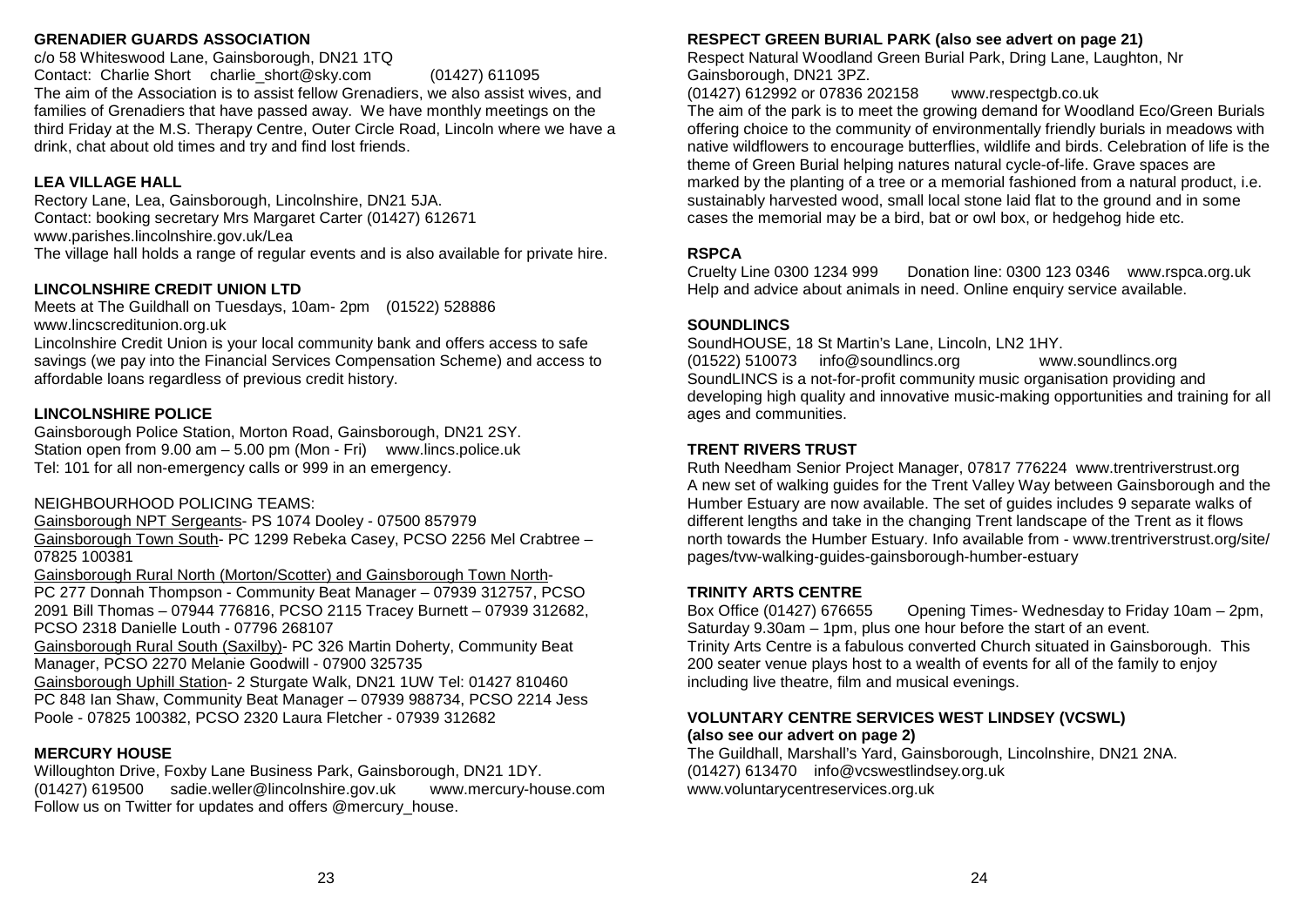#### **NURSING AND RESIDENTIAL HOMES GRENADIER GUARDS ASSOCIATION** condition and redisseming nothing

#### **BLENHEIM CARE CENTRE**

Hemswell Cliff, Nr Gainsborough, DN21 5TJ (01427) 668175 families of Grenadiers that have passed away. We have monthly meetings on the Nursing home for the elderly and also younger physically disabled, day care, residential care respite care.

#### **BLYTON COURT**

3 Laughton Road, Blyton, Gainsborough, DN21 3LG blyton.court@craegmoor.co.uk **(**01427) 628 791 www.craegmoor.co.uk/services-directory/locations/blyton-court At Blyton Court we support people living here who have a wide range of learning and physical disabilities.

#### **CHESTNUT HOUSE** Meets at The Guildhall on Tuesdays, 10am- 2pm (01522) 528886

62 High Street, Marton, Lincolnshire, DN21 5AW. Contact: Mags Turner (01427) 718272 info@prime-life.co.uk 19-bed residential care centre for clients with needs associated with their mental health. health. **If we can see the previous credit history.** 

#### **CHESTNUT VIEW**

62, High Street, Marton, Lincolnshire, DN21 5AW. Contact: Mags Turner Tel: (01427) 718272 info@prime-life.co.uk Specialist mental health service in the heart of the community, offered in 7 x 2 bedded domestic flats.

#### DROVERS CALL CARE HOME

186 Lea Road, Gainsborough, DN21 1AN.

Contact: Jane Mason (01427) 678300 dcmanager@knightscare.co.uk Drovers Call Care Home is a care home providing personal and nursing care for up to 60 elderly people, including care for people with dementia, and physical disabilities. 2091 Bill Thomas – 0794 776816, PCSO 2115 Tracey Burnett – 0794 312682, PCSO 2115 Tracey Burnett – 07939 3126

#### **ELIOT HOUSE NURSING HOME**

21 Crooked Billet Street, Morton, Nr Gainsborough, DN21 3AH (01427) 617545 Contact: The Matron/Manager eliothouse@mpscare.co.uk Nursing home with residential places for the elderly and under and over 65's suffering from dementia. Pets welcome.

#### **FERNDENE CARE HOME MERCURY HOUSE**

Park Springs Road, Gainsborough, DN21 1NR. Contact : Pam Horsted (01427) 810700 www.execcaregroup.co.uk N Offers residential, nursing and memory care for 48 elderly people in hotel type facilities. Call in for a coffee and a chat and have the opportunity to look round.

#### **RESPECTED BURIAL PARK (ALSO SEE ADVERT ON PARK (ALSO SEE ADVERT)**

Middlefield Lane, Gainsborough, DN21 1QR. (01427) 613376 Residential Home for the elderly.

#### **FOXBY HILL CARE HOME FOR THE GROWING GROWING ECO/GROWING ECO/GROWING ECO/GROWING ECO/GROWING ECO/GROWING ECO/G**

Foxby Hill, Gainsborough, DN21 1PN. (01427) 611231 Contact : Belinda Townsend info@foxbyhillcarehome.co.uk www.foxbyhillcarehome.co.uk Nursing and Residential home and also day care and respite care.

#### **GROSVENOR HOUSE NURSING HOME**

Contact: Barbara Bussey (01427) 616950 www.grosvenorcare.co.uk Nursing and residential home for the elderly and physically disabled. 19 Back Street, East Stockwith, Nr Gainsborough, DN21 3DL.

#### **HOLLY TREE LODGE CARE HOME**

3 Eastgate, Scotton, Nr Gainsborough, DN21 3QR. Contact: Anne Atkinson (01724) 762537 htlcare@btconnect.com www.hollytreecare.co.uk/index.php Nursing, residential respite and dementia care.

#### **HOWSON CARE CENTRE**

Contact: Carol Horne (01427) 788283 Residential and nursing home for long term residents. Registered for dementia, mental health, learning disabilities and older people. Marton Road, Willingham-by-Stow, Nr Gainsborough, DN21 5JU.

#### LAUGHTON CROFT NURSING HOME (also see our advert on page 39)

Gainsborough Road, Scotter Common, Nr Gainsborough, DN21 3JF. Contact: Kerrie McOmie (01724) 762678 www.croftcarehomes.co.uk Nursing and residential and EMI home for the elderly.

#### Box Office (01427) 676655 Opening Times- Wednesday to Friday 10am – 2pm, **MANOR NURSING HOME**

Dog and Duck Lane, Morton, Nr Gainsborough, DN21 3BB. Contact : Mr Sam Basu (Owner) or Miss Tracy Davison (Manager) (01427) 612796 Nursing Home for the elderly, and those with mental health and dementia.

#### **MIDDLEFIELD HOUSE NURSING HOME**

Middlefield Lane, Gainsborough, DN21 1TY. (01427) 615577 Specialist care for adults with learning difficulties.

#### (01427) 613470 info@vcswestlindsey.org.uk **NEWLANDS COURT**

Newlands, Gainsborough, DN21 1QX. (01427) 678000 Retirement/sheltered housing of 43 flats. Managed by: ACIS Group Ltd. Includes mobility standard properties. Resident management staff (7 days) and community alarm service.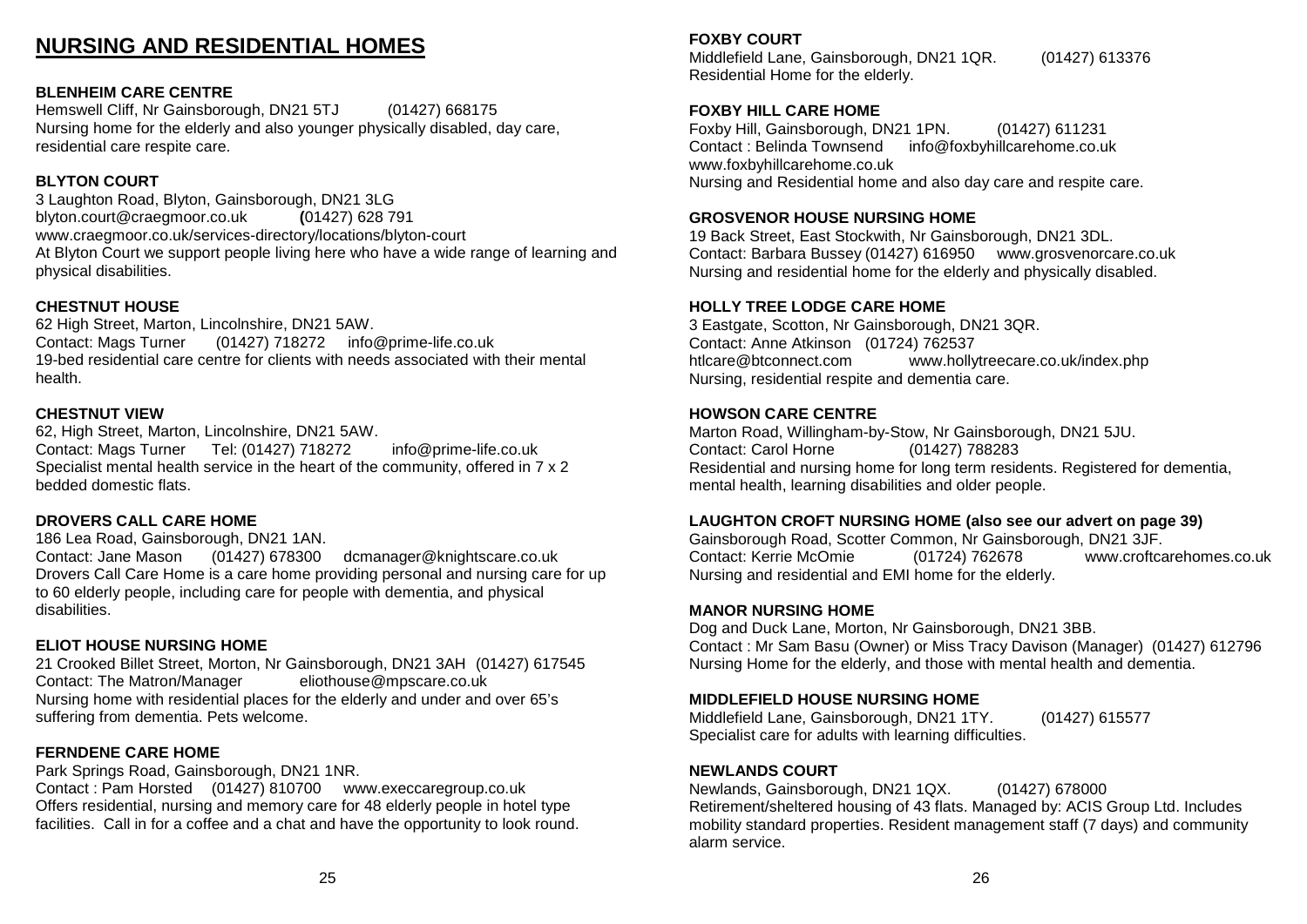#### **NORTH WARREN HOUSE RESIDENTIAL HOME**

North Warren Road, Gainsborough, DN21 2TU. Contact: Donna Atkinson (01427) 612171 donna.nwh@virgin.net. www.northwarrenhouse.co.uk Home for elderly people. The 10:30 am Parish Communication of the 10:30 am Parish Communication (10:30 am Parish Communication) of the 10:30 am Parish Communication (10:30 am Parish Communication) of the 10:30 am Parish Co

### PHOENIX COURT SHELTERED HOUSING (AXIOM HOUSING ASSOCIATION)

Phoenix Court, Gainsborough, DN21 1GA. www.axiomha.org.uk (01427) 613343 doris.turrell@axiomha.org.uk **ST THOMAS' ROMAN CATHOLIC CHURCH** Sheltered Housing Scheme of 36 self-contained two bedroom Chalet style bungalows in nice open space that are designed for people over the age of 55 who are able to live independently, or have a support package and require the day to day services of a Scheme Manager Onsite 30 hours per week. Onsite hall, kitchen and laundry 24 hour emergency cover 365 days a year 24 hours a day full intercom system giving peace of mind when the Scheme Manager is off duty.

## REDCOTE RESIDENTIAL HOME **Supplier 10.000am (includes worship 10.00** am (includes worship) 10.00am (includes worship) 10.00am (includes worship) 10.00am (includes worship) 10.00am (includes worship) 10.00am (includes worsh

23 Gainsborough Road, Lea, DN21 5HR (01427) 615700 Provides residential care for people over the age of 65, some of whom are living with dementia. Wednesday - Ladies Meeting @ 2.00pm

#### **ST OGGS**  $2\sigma$  Saturday in the month - Coffee morning, cake state state state state state state state state state state state state state state state state state state state state state state state state state state state state sta

14 Front Street, Morton, Gainsborough, DN21 1HQ(01427) 617173 Care for young adults who have mental health or drugs and alcohol problems.

## TIGH BRUADAIR

Summer Hill, Gainsborough, DN21 1HQ (01427) 611541 Care for young adults with learning difficulties.

# *Stephen Alan Bilton Piano Tuner & Repairer* and England Church  $cc$ <sub>p</sub> $H$

Sunday service 10.30 am and first Sunday of the month evening meditation at 6.00



With over 25 years experience of private homes. **The Revenue Accept** Schools and local authority tunings and repairs. Covering Gainsborough and surrounding villages, Churches at: Laughton, Pilham, Corringham, East Stockwith, Blyton and

call for more information and to Boles at the seed if we are in your area.

stephenabilton@netscape.net  $\sum_{i=1}^{D|p_{i}|/d}$  01427 810866 MIMIT 40 High Street, Misterton, **19 Gainsborough Road** Doncaster, DN10 4BU



# **PLACES OF WORSHIP**

#### **ALL SAINTS' CHURCH**

Church Street, Gainsborough, DN21 2JR<br>President of the Street, California Correspondence of the Correspondence of the Correspondence of the Correspond Gailon Michael Coolicy (Filest In Onarge) (61427)<br>Royal Kovin Dyke (Curate) (04.497) 677407 theree Revd. Kevin Dyke (Curate) (01427) 677197 therector@gainsboroughchurches.org<br>Main Service 10.30 cm Main Service 10.30 am. Parish Administrator - Mr. Ken Eliot (01427) 611036 Canon Michael Cooney (Priest in Charge) (01427) 679407

# An outstanding local authority nursery school (Ofsted 2012) that offers education for **HOPE CHURCH, GAINSBOROUGH**

nor E crionen, cAlitoBonooch<br>Park Springs Community Centre, Riseholme Road, Gainsborough, DN21 1 NJ **GAPA PLAYGROUP** 07891 912667

# Riseholme Road, Gainsborough DN21 1NL (01427) 617165  $T_{\text{on}}$  Methodist Opportunities to enable children to enable children to enable children to enable children to enable children to enable children to enable children to enable children to enable children to enable childr develop individually and appropriately. Lunch club also available.

#### **METHODIST CHURCHES**

**METHODIOT CHOROHEO**<br>Coinebereugh Linten Lee Merten Mie At Charles Baines Community School, Baines Road, Gainsborough, DN21 1TE. Gainsborough, Upton, Lea, Marton, Misterton and Gringley Methodist Churches. 07917 111363 www.woldsandtrentmethodist.org.uk www.woldsandirenimemodist.org.uk<br>Sunday Service Times 10.30 am. OUHUAY OCHING THINGS TOLOU ANI.<br>Milliambora Houae Crour, moot an the first Thursday of the month of Willingham House Group meet on the first Thursday of the month at 10.30 am. Contact: Rev. Liz Childs (01427) 610057 elizachilds@tiscali.co.uk

#### **REW EIL CHINOTIANT ELLOWOLI NEW LIFE CHRISTIAN FELLOWSHIP**

Middlefield Lane, Gainsborough, DN21 1UN (01427) 613606<br>Cantact: Mr.B.McCuizen Contact: MIT McCulgari info@newlifechristianfellowship.co.uk www.newlifechristianfellowship.co.uk<br>Sunday,Samiase.49.99.am -8.6.99.am Sunday Services 10.00 am. & 6.00 pm. Contact: Mr P McGuigan

# QUAKERS (RELIGIOUS SOCIETY OF FRIENDS)

**RIVERSIDE NURSERY** Contact: Jean Wilson (01427) 613221 Contact: Jean Wilson (OT427) 013221<br>Sunday Meeting for Worship 10.30am 22, Market Street, Gainsborough, DN21 2BE

# **ROPERY DAY NURSERY ST HELEN'S CHURCH**, **LEA**

**GT HEEEN G CHONOH, LEA<br>Church View, Lea, Lincolnshire DN21 5EH** Manager: John Lea, Lincoln Since Palmer (1942)<br>Des Dhillis Mais The Destaura 40 Ceiseannair Dead Lea *(04.4*07) 640400. Rev. Phillip Wain The Rectory, 18 Gainsborough Road, Lea. (01427) 613188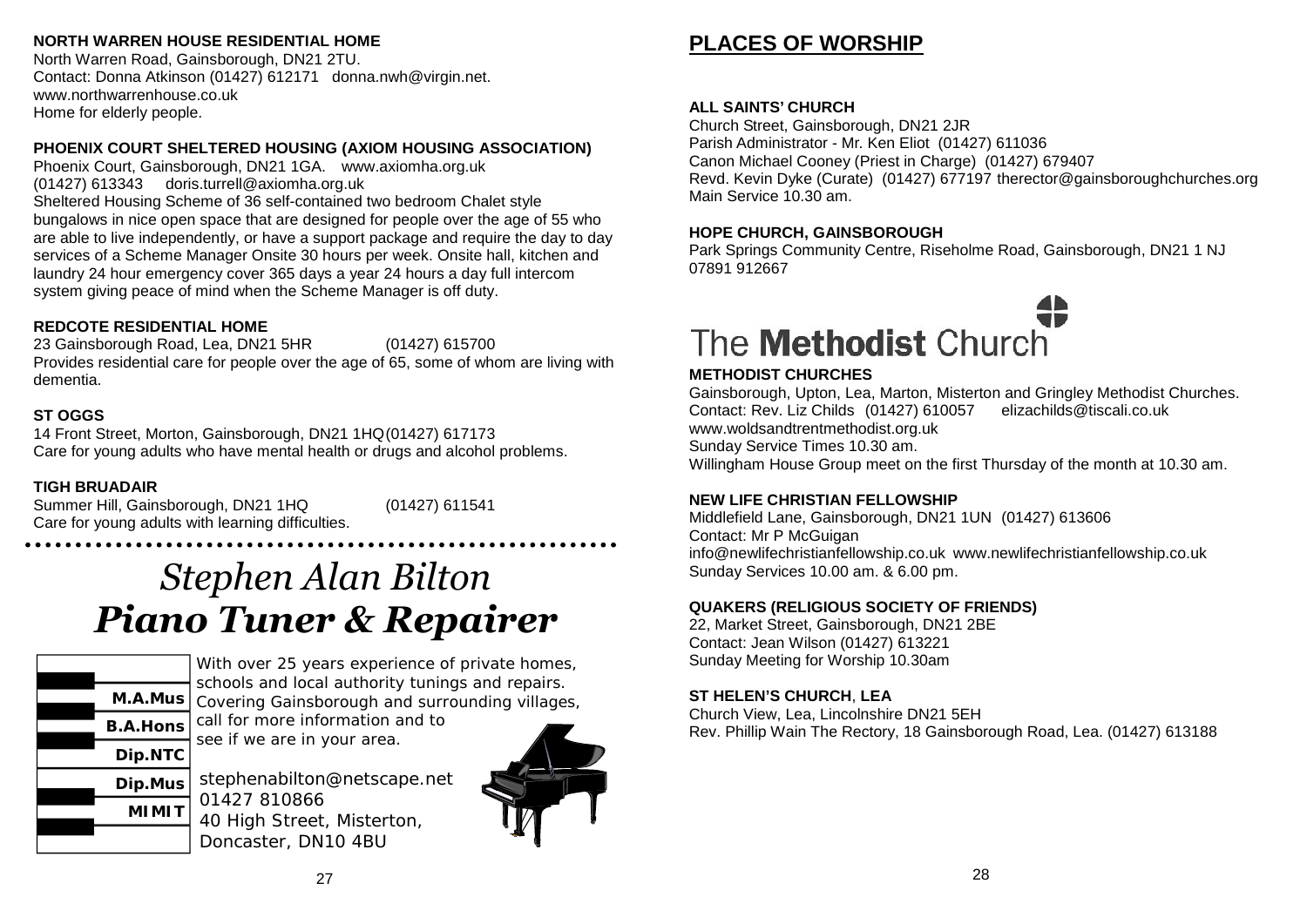#### **ST. PAUL'S CHURCH**

Front St. Morton, DN21 3AD Canon Michael Cooney (Priest in Charge) – (01427) 679407 9 am Service (except 1st Sunday of the month when we join the congregation at All Saints for the 10:30am Parish Communion) Our services are Holy Communion (Common Worship), apart from the 3rd Sunday of the month, which is a 'Service of the Word'. **PHOENIX COURTS SHELTER SHELTER SHELTER SHELTER SHELTER SHELTER SHELTER SHELTER** 

## ST THOMAS' ROMAN CATHOLIC CHURCH

Cross Street, Gainsborough, DN21 2AX. (01427) 612427 Contact: Fr Gabriel Offor stthomasgainsborough@talktalk.net Saturday Service 7.00 pm. Sunday Service 9.15 am.

## THE SALVATION ARMY, GAINSBOROUGH.  $\overline{a}$

Beaumont Street, Gainsborough DN21 2ER (01427) 616353 gainssa.corps@gmail.com Sunday - Christian Worship 10.00am (includes young peoples worship) Monday - Ladies Keep Fit held @ Gainsborough Methodist Church 7.00pm Tuesday - Tabletop sale/coffee morning 8.30am - 10.00am Wednesday - Ladies Meeting @ 2.00pm Thursday - Craft & Friendship Class 1.30pm - 3.30pm 2nd Saturday in the month - Coffee morning, cake stalls etc 10.00 - 12noon Bibles Studies and other events as advertised.

#### **UNITED REFORMED CHURCH**

Church Street, Gainsborough, DN21 2JR. **TIGH BRUADAIR** Minister Rev G Poucher (01427) 811306 Church Secretary Mrs. Susan Bee (01427) 811258 Sunday service 10.30 am and first Sunday of the month evening meditation at 6.00 pm. Coffee Mornings Tuesday (9.30a.m.-12) and Saturday (10a.m.-12) **AND** 

#### **CHURCH of ENGLAND**

For other Church of England Churches in the area- www.achurchnearyou.com<br>**Propellers** 

Churches at: Laughton, Pilham, Corringham, East Stockwith, Blyton and Springthorpe-

The Revd Mark Briscoe at The Vicarage, Church Lane, Blyton, Gainsborough (01427) 629105 **M.A.Mus**

Churches at: Beckingham, Walkeringham, Bole and Misterton- **B.A.Hons** The Revd John Henson at The Vicarage, 4 Church Lane, Misterton (01427) 890270 **Dip.NTC** m, Walkeringham, Bole and Misterto

Churches at: Marton, Heapham, Knaith, Upton and Gate Burton-**Rev. Phillip Wain The Rectory, 18 Gainsborough Road, Lea, Gainsborough (01427)** 613188  $\frac{1}{2}$ ,  $\frac{1}{2}$ ,  $\frac{1}{2}$ ,  $\frac{1}{2}$ ,  $\frac{1}{2}$ ,  $\frac{1}{2}$ ,  $\frac{1}{2}$ ,  $\frac{1}{2}$ ,  $\frac{1}{2}$ ,  $\frac{1}{2}$ ,  $\frac{1}{2}$ ,  $\frac{1}{2}$ ,  $\frac{1}{2}$ ,  $\frac{1}{2}$ ,  $\frac{1}{2}$ ,  $\frac{1}{2}$ ,  $\frac{1}{2}$ ,  $\frac{1}{2}$ ,  $\frac{1}{2}$ ,  $\frac{1}{2}$ ,

# **<u>SCHOOLS, COLLEGES AND NURSERIES</u>**

#### **Nursery/Pre-School** Parish Administrator - Mr. Ken Eliot (01427) 611036

## **GAINSBOROUGH NURSERY SCHOOL**

North Marsh Road, Gainsborough, Lincolnshire, DN21 2RR. (01427) 811610 www.gainsboroughnurseryschool.co.uk 3 and 4 year olds. Please phone or call in for more information. An outstanding local authority nursery school (Ofsted 2012) that offers education for

Park Springs Community Centre, Riseholme Road, Gainsborough, DN21 1 NJ

## **GAPA PLAYGROUP**

Riseholme Road, Gainsborough DN21 1NL (01427) 617165 gapaltd@outlook.com To provide safe, stimulating, challenging play opportunities to enable children to develop individually and appropriately. Lunch club also available.

## **HONEY POT PRE-SCHOOL**

At Charles Baines Community School, Baines Road, Gainsborough, DN21 1TE. 07917 111363 Worning session Monday – Friday : 9.00am to 12.00 noon. Afternoon session Monday – Friday : 12.30 to 3.30 pm William House Group meet on the first Thursday of the month at 10.30 am.<br>Children's pre-school playgroup.

## **RAINBOW PLAYGROUP**

At Benjamin Adlards Primary School, Sandsfield Lane, Gainsborough, DN21 1DB. 1.1 Peripanan Praia as Francis (01427) 612562

5 mornings a week from 9.00 am – 12.00 noon. Our nursery offers a friendly, sunday Services 20.000 am. The 6.000 pm. The community process in the company, welcoming, stimulating and well-resourced learning environment. Please feel free to **QUAKERS (RELIGIOUS SOCIETY OF FRIENDS)** visit our setting.

## 22, Market Street, Gainsborough, DN21 2BE **RIVERSIDE NURSERY**

Contact: Jean Wilson Children's Centre, Market Arcade, Gainsborough DN21 2DY Sunday Meeting for World Forms, while the World for World Street and the set of the United Street and the set of the United Street and the set of the United Street and the United Street and the United Street and the United

#### **ROPERY DAY NURSERY**

**ST HELEN'S CHURCH**, **LEA** GEYCC, North Marsh Road, Gainsborough, Lincolnshire, DN21 2RR. Manager: Jodie Palmer (01427) 614278 ropery@pre-school.org.uk managen coaler almost  $(0.127)$  or three strong processions gives children aged 6 weeks to school age. Open: 8am-5pm, 51 weeks per year.

#### **THE OLD STATION NURSERY**

Gainsborough College, Acland Street, Gainsborough, DN21 2SU (1427)679621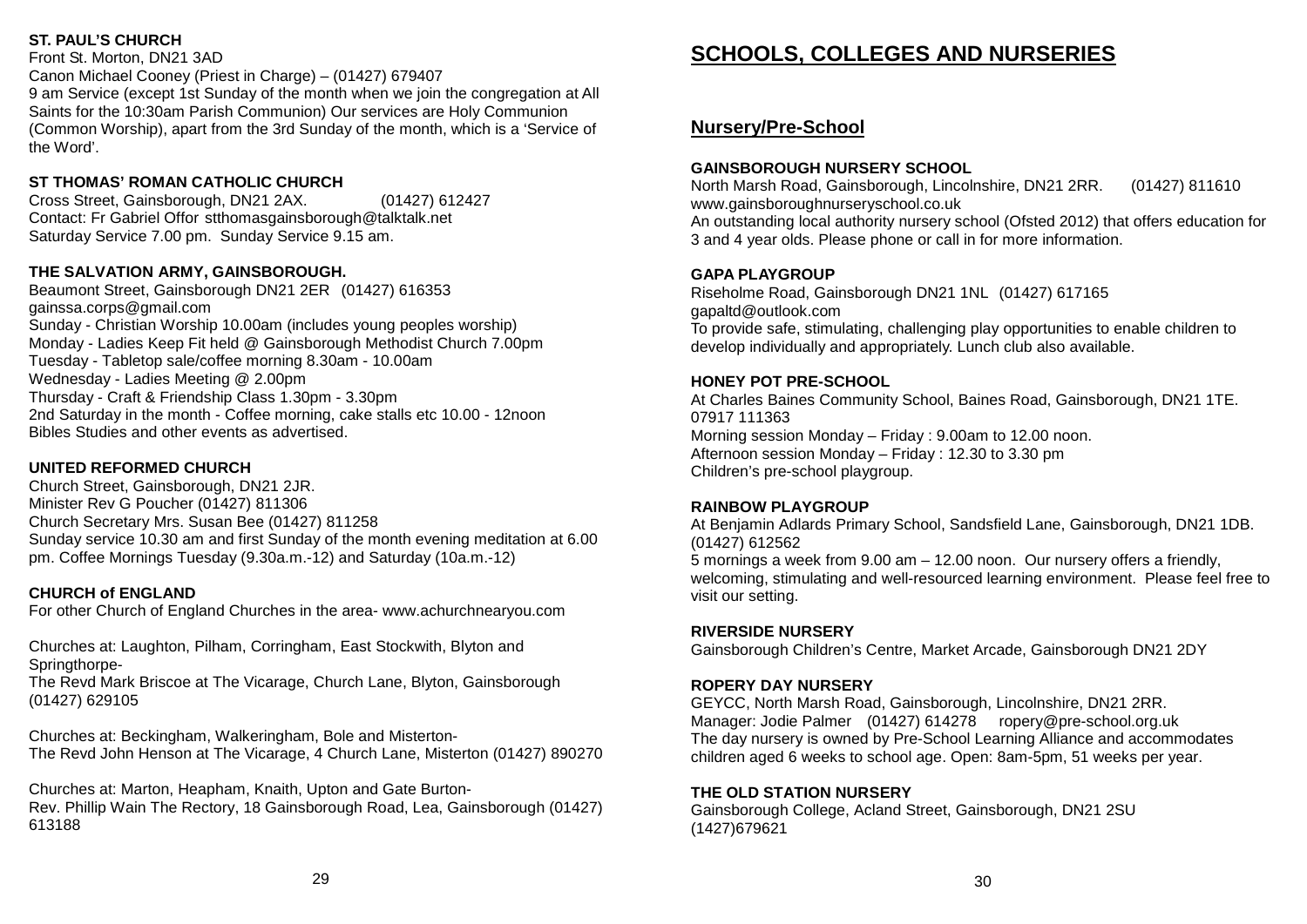#### **TRINITY DAY NURSERY TRENT VALLEY ACADEMY**

156 Trinity Street, Gainsborough, DN21 1JP (01427) 677231 We provide quality home from home day care all year round for children from 3 months to 5 years of age and serve free, nutritious home cooked lunches daily.

## YMCA BEGINNINGS DAYCARE

Park Springs Road, Gainsborough, DN21 1NY (01427) 679806 beginnings@lincsymca.co.uk

#### **Primary**  $\blacksquare$  $P$ rimat $\chi$

#### BENJAMIN ADLARD PRIMARY SCHOOL (Part of the CfBT Academy Trust)

Sandsfield Lane, Gainsborough, DN21 1DB. (01427) 612562 enquiries@benjaminadlard.lincs.sch.uk benjaminadlard.lincs.sch.uk Our school has a happy, stimulating learning environment where all children are encouraged and motivated to achieve their potential.

#### CHARLES BAINES COMMUNITY PRIMARY SCHOOL

Baines Road, Gainsborough, DN21 1TE. (01427) 613812 enquiries@charles-baines.lincs.sch.uk www.charles-baines.lincs.sch.uk

#### **FRANCES OLIVE ANDERSON CHURCH OF ENGLAND (AIDED) PRIMARY SCHOOL** FRANCES OLIVE ANDERSON CHURCH OF ENGLAND (AIDI encurries and the college of the college. According to the college of the college of the college of the college. According to the college of the college of the college of the college of the college of the college of the co

The Grove, Lea, Gainsborough, DN21 5EP  $\hskip1cm (01427)$  612827 enquiries@olive-anderson.lincs.sch.uk www.olive-anderson.lincs.sch.uk

#### **HANDEL HOUSE PREPARATORY SCHOOL NORTH LINDSEY COLLEGE**

The Northolme, Gainsborough, DN21 2JB. (01427) 612426 handelhouseschoolheadteacher@btinternet.com www.handelhouseschool.com School for pre-nursery, nursery, infants & juniors, ages 3-11.

#### **MERCER'S WOOD ACADEMY (Part of the Tall Oaks Academy) form provisions- Formally North Country Primary School**

Ropery Road, Gainsborough, DN21 2PD. (01427) 612572 enquiries@talloaksacademy.co.uk www.talloaksacademy.co.uk **DE ASTON SCHOOL**

#### **MORTON TRENTSIDE PRIMARY SCHOOL TRENT VALLEY ACADEMY**

Crooked Billet Street, Morton, Gainsborough, DN21 3AH (01427) 613472 enquiries@mortontrentside.lincs.sch.uk

#### **PARISH CHURCH C of E PRIMARY SCHOOL**

Acland Street, Gainsborough, DN21 2LN. (01427) 612554 admin@parishchurch.lincs.sch.uk www.parishchurch.lincs.sch.uk

#### **ST GEORGES COMMUNITY PRIMARY SCHOOL**

Lindsey Close, Gainsborough, DN21 1YN. www.gainsborough-st-georges.lincs.sch.uk Head: Mrs Katie Barry (01427) 612553

#### **WARREN WOOD COMMUNITY SCHOOL (Part of The Gainsborough** ation)<br>ation) **Federation)**

Middlefield Lane, Gainsborough, DN21 1PU. (01427) 615498 enquiries@gainsboroughfederation.lincs.sch.uk www.gainsboroughfederation.lincs.sch.uk<br>Special asbeel far 2 – 40 veers  $\lambda$ lcoholicis Anonymous. Special school for 2 - 10 years.

#### WHITE'S WOOD ACADEMY (Part of the Tall Oaks Academy) **Formerly White's Wood Lane Community Junior School**

White's Wood Lane, Gainsborough, DN21 1TJ. (01427) 613097 enquiries@tailoaksacademy.co.uk www.tailoaksacademy.co.uk<br>Some primary schools offer: breakfast club, after school club and holiday club. Bonne primary schools oner. Dreakfast club, arter school club and nollday club.<br>Please check on the websites for more information. Blyton Court 25 enquiries@talloaksacademy.co.uk www.talloaksacademy.co.uk

#### and a structure  $\mathbf{R}$  is the East of the East of the East of the East of the East of the East of the East of the East of the East of the East of the East of the East of the East of the East of the East of the East of th **Secondary**

#### Carer's and Toddlers Lunches 8 AEGIR COMMUNITY SCHOOL (Part of The Gainsborough Federation)<br>Curry Lare, Cainsborough, DN94,4DD

Sweyn Lane, Gainsborough, DN2T TPD. (01427) 019500<br>enquiries@gainsboroughfederation.lincs.sch.uk enquines Bayances Pregnies Primary School 31<br>www.gainsboroughfederation.lincs.sch.uk Special school for 11 - 19 years. Sweyn Lane, Gainsborough, DN21 1PB. (01427) 619360

#### Chestnut View 25 (2002)<br>Chestnut View 25 (2003)<br>Chestnut View 25 (2003) **DE ASTON SCHOOL**

STON SCHOOL<br>share Baad, Masket Baase, Lingaleabira LNA OBE - (04.079), 949.445 Children's Links 8 Willingham Road, Market Rasen, Lincolnshire LN8 3RF (01673) 843415 enquinee S as accommodition in the District and District 22 and Aid Gainsborough For 11-18 years. Also providing boarding facilities and a sixth form. Church of England (surrounding villages) 29 enquiries@de-aston.lincs.sch.uk www.de-aston.lincs.sch.uk

#### **HUNTCLIFF SCHOOL**

Kirton-in-Lindsey, Nr Gainsborough DN21 4NN (01652) 648276<br>salmin-buntaliff same@easthlines.com/us admin.manicim.comp@norminics.gov.ak<br>Having converted to single status academy in February 2012, Huntcliff currently rating converted to emgle etable accusemy in February 2012, Hamelin carreinty<br>caters for students aged 11 to 16 years old. County Hospital Lincoln 14 admin.huntcliffcomp@northlincs.gov.uk www.huntcliff.n-lincs.sch.uk

#### **QUEEN ELIZABETH'S HIGH SCHOOL**

Morton Terrace, Gainsborough DN21 2ST<br>(04.497) 64.995.4 الاحدار المحمد) office@qehs.lincs.sch.uk www.qehs.lincs.sch.uk emee Sqeneilineereen is a muniqeneillineereen is.<br>A mixed selective 11-18 Grammar School. Office is open 7.45am – 5pm (term time) Disability Network West Lindsey 17 (01427) 612354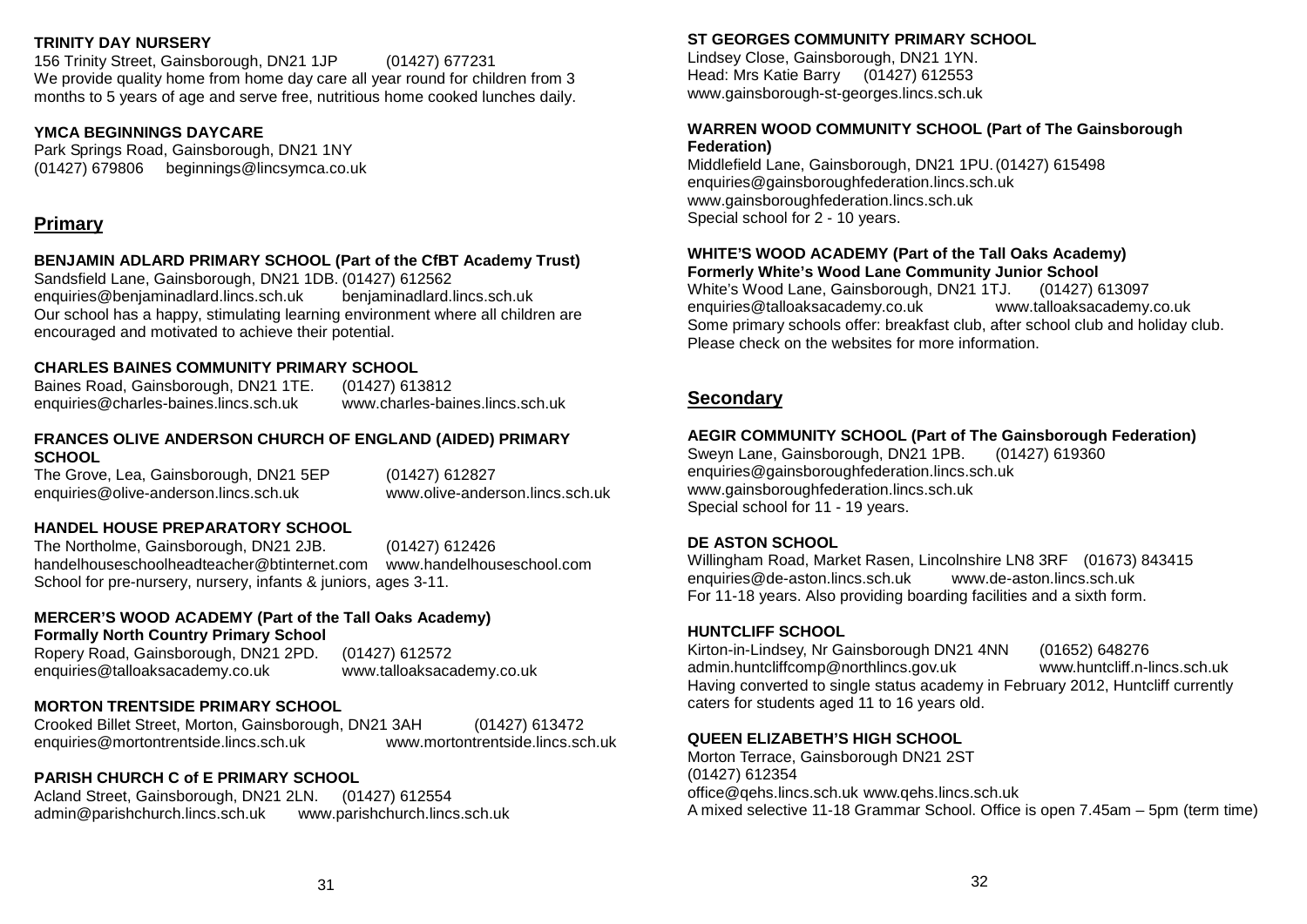**TRENT VALLEY ACADEMY TRINITY DAY NURSERY**

admin@trentva.org.uk www.trentva.org.uk

**College/Post 16 Education** 

education opportunities. Appointments can be booked through college reception. This is a free, confidential service without obligation for anyone aged 16+. Hair and Beauty Salon - please phone Reception to make your appointment - various treatments available.<br>
about be not be not been also been also been also been also been also been also been also been also been also

"Nurturing talent today for an exciting future tomorrow." For 11-18 years.

Sweyn Lane, Off Corringham Road, Gainsborough DN21 1PB (01427) 612411

admin@trentva.org.uk www.trentva.org.uk "Nurturing talent today for an exciting future tomorrow." For 11-18 years.

#### **JOHN LEGGOTT COLLEGE**

West Common Lane, Scunthorpe, North Lincolnshire, DN17 1DS (01724) 282998 **CHARLES BAINES COMMUNITY PRIMARY SCHOOL** info@leggott.ac.uk www.leggott.ac.uk

GAINSBOROUGH COLLEGE (Part of Lincoln College) Acland Street, Gainsborough, DN21 2LG (01427) 617471

#### **LINCOLN COLLEGE**

Monks Road, Lincoln, LN2 5HQ (01522) 876000 **FRANCES OLIVE ANDERSON CHURCH OF ENGLAND (AIDED) PRIMARY** enquiries@lincolncollege.ac.uk www.lincolncollege.ac.uk **SCHOOL** Based over three sites, two in Lincolnshire and one in Nottinghamshire, in Lincoln City Centre at Gainsborough and at Newark.

#### **NORTH LINDSEY COLLEGE**

Kingsway, Scunthorpe, North Lincolnshire DN17 1AJ (01724) 281111 info@northlindsey.ac.uk www.northlindsey.ac.uk

**See also entries for the following secondary schools which have some sixth**  ${\bf A}$  **form provisions-**  ${\bf A}$  works are all  ${\bf A}$  works and  ${\bf B}$  and  ${\bf B}$  are all  ${\bf B}$  and  ${\bf B}$ 

**QUEEN ELIZABETH'S HIGH SCHOOL** encurries and the set of the set of the set of the set of the set of the set of the set of the set of the set of the set of the set of the set of the set of the set of the set of the set of the set of the set of the set of **AEGIR COMMUNITY SCHOOL TRENT VALLEY ACADEMY** 



|                                                | Page                                                                                                                                                                                                                                                                                                                                                                                                                                                                                                                                                                                                                                                                                                                                                                                                                                                                            |
|------------------------------------------------|---------------------------------------------------------------------------------------------------------------------------------------------------------------------------------------------------------------------------------------------------------------------------------------------------------------------------------------------------------------------------------------------------------------------------------------------------------------------------------------------------------------------------------------------------------------------------------------------------------------------------------------------------------------------------------------------------------------------------------------------------------------------------------------------------------------------------------------------------------------------------------|
|                                                | 15                                                                                                                                                                                                                                                                                                                                                                                                                                                                                                                                                                                                                                                                                                                                                                                                                                                                              |
|                                                | 22                                                                                                                                                                                                                                                                                                                                                                                                                                                                                                                                                                                                                                                                                                                                                                                                                                                                              |
|                                                | 5                                                                                                                                                                                                                                                                                                                                                                                                                                                                                                                                                                                                                                                                                                                                                                                                                                                                               |
|                                                | 16                                                                                                                                                                                                                                                                                                                                                                                                                                                                                                                                                                                                                                                                                                                                                                                                                                                                              |
|                                                | 32                                                                                                                                                                                                                                                                                                                                                                                                                                                                                                                                                                                                                                                                                                                                                                                                                                                                              |
|                                                | 16                                                                                                                                                                                                                                                                                                                                                                                                                                                                                                                                                                                                                                                                                                                                                                                                                                                                              |
|                                                | 17                                                                                                                                                                                                                                                                                                                                                                                                                                                                                                                                                                                                                                                                                                                                                                                                                                                                              |
|                                                | 28                                                                                                                                                                                                                                                                                                                                                                                                                                                                                                                                                                                                                                                                                                                                                                                                                                                                              |
|                                                | 5                                                                                                                                                                                                                                                                                                                                                                                                                                                                                                                                                                                                                                                                                                                                                                                                                                                                               |
|                                                | 17                                                                                                                                                                                                                                                                                                                                                                                                                                                                                                                                                                                                                                                                                                                                                                                                                                                                              |
|                                                | 31                                                                                                                                                                                                                                                                                                                                                                                                                                                                                                                                                                                                                                                                                                                                                                                                                                                                              |
|                                                | 25                                                                                                                                                                                                                                                                                                                                                                                                                                                                                                                                                                                                                                                                                                                                                                                                                                                                              |
|                                                | 25                                                                                                                                                                                                                                                                                                                                                                                                                                                                                                                                                                                                                                                                                                                                                                                                                                                                              |
|                                                | 11                                                                                                                                                                                                                                                                                                                                                                                                                                                                                                                                                                                                                                                                                                                                                                                                                                                                              |
|                                                | 17                                                                                                                                                                                                                                                                                                                                                                                                                                                                                                                                                                                                                                                                                                                                                                                                                                                                              |
|                                                | 8                                                                                                                                                                                                                                                                                                                                                                                                                                                                                                                                                                                                                                                                                                                                                                                                                                                                               |
|                                                | 13                                                                                                                                                                                                                                                                                                                                                                                                                                                                                                                                                                                                                                                                                                                                                                                                                                                                              |
|                                                | 15                                                                                                                                                                                                                                                                                                                                                                                                                                                                                                                                                                                                                                                                                                                                                                                                                                                                              |
| <b>Charles Baines Primary School</b>           | 31                                                                                                                                                                                                                                                                                                                                                                                                                                                                                                                                                                                                                                                                                                                                                                                                                                                                              |
| <b>Chestnut House</b>                          | 25                                                                                                                                                                                                                                                                                                                                                                                                                                                                                                                                                                                                                                                                                                                                                                                                                                                                              |
|                                                | 25                                                                                                                                                                                                                                                                                                                                                                                                                                                                                                                                                                                                                                                                                                                                                                                                                                                                              |
|                                                | 8                                                                                                                                                                                                                                                                                                                                                                                                                                                                                                                                                                                                                                                                                                                                                                                                                                                                               |
| <b>Children's Links</b>                        | 8                                                                                                                                                                                                                                                                                                                                                                                                                                                                                                                                                                                                                                                                                                                                                                                                                                                                               |
|                                                | 22                                                                                                                                                                                                                                                                                                                                                                                                                                                                                                                                                                                                                                                                                                                                                                                                                                                                              |
|                                                | 29                                                                                                                                                                                                                                                                                                                                                                                                                                                                                                                                                                                                                                                                                                                                                                                                                                                                              |
|                                                | 13                                                                                                                                                                                                                                                                                                                                                                                                                                                                                                                                                                                                                                                                                                                                                                                                                                                                              |
|                                                | 22                                                                                                                                                                                                                                                                                                                                                                                                                                                                                                                                                                                                                                                                                                                                                                                                                                                                              |
|                                                | 40                                                                                                                                                                                                                                                                                                                                                                                                                                                                                                                                                                                                                                                                                                                                                                                                                                                                              |
|                                                | 15                                                                                                                                                                                                                                                                                                                                                                                                                                                                                                                                                                                                                                                                                                                                                                                                                                                                              |
|                                                | 14                                                                                                                                                                                                                                                                                                                                                                                                                                                                                                                                                                                                                                                                                                                                                                                                                                                                              |
|                                                | 32                                                                                                                                                                                                                                                                                                                                                                                                                                                                                                                                                                                                                                                                                                                                                                                                                                                                              |
| <b>Development Plus</b>                        | $\overline{7}$                                                                                                                                                                                                                                                                                                                                                                                                                                                                                                                                                                                                                                                                                                                                                                                                                                                                  |
| Development Plus- Early Presentation of Cancer | 17                                                                                                                                                                                                                                                                                                                                                                                                                                                                                                                                                                                                                                                                                                                                                                                                                                                                              |
| <b>Disability Lincs Ltd</b>                    | 5                                                                                                                                                                                                                                                                                                                                                                                                                                                                                                                                                                                                                                                                                                                                                                                                                                                                               |
| <b>Disability Network West Lindsey</b>         | 17                                                                                                                                                                                                                                                                                                                                                                                                                                                                                                                                                                                                                                                                                                                                                                                                                                                                              |
|                                                | 25                                                                                                                                                                                                                                                                                                                                                                                                                                                                                                                                                                                                                                                                                                                                                                                                                                                                              |
|                                                | A4e Ltd<br><b>Acis Group</b><br><b>Addaction Lincoln</b><br><b>Adults Supporting Adults</b><br><b>Aegir Community School</b><br>Age UK Lindsey<br><b>Alcoholics Anonymous</b><br>All Saints Church<br><b>Alzheimers Society</b><br><b>Arthritis Care</b><br>Benjamin Adlard Primary School<br><b>Blenheim Care Centre</b><br><b>Blyton Court</b><br><b>Blyton Evergreen Club</b><br><b>Breathe Easy</b><br><b>Carer's and Toddlers Lunches</b><br><b>Caskgate Street Surgery</b><br><b>CfBT Career Guidance Services</b><br><b>Chestnut View</b><br>Childline<br>Christian Aid Gainsborough and District<br>Church of England (surrounding villages)<br><b>Cleveland Surgery</b><br>Cliff Bradley & Sons Funeral Directors<br>Cliff Bradley & Sons Funeral Directors (Adv)<br><b>CLIP</b><br><b>County Hospital Lincoln</b><br>De Aston School<br><b>Drovers Call Care Home</b> |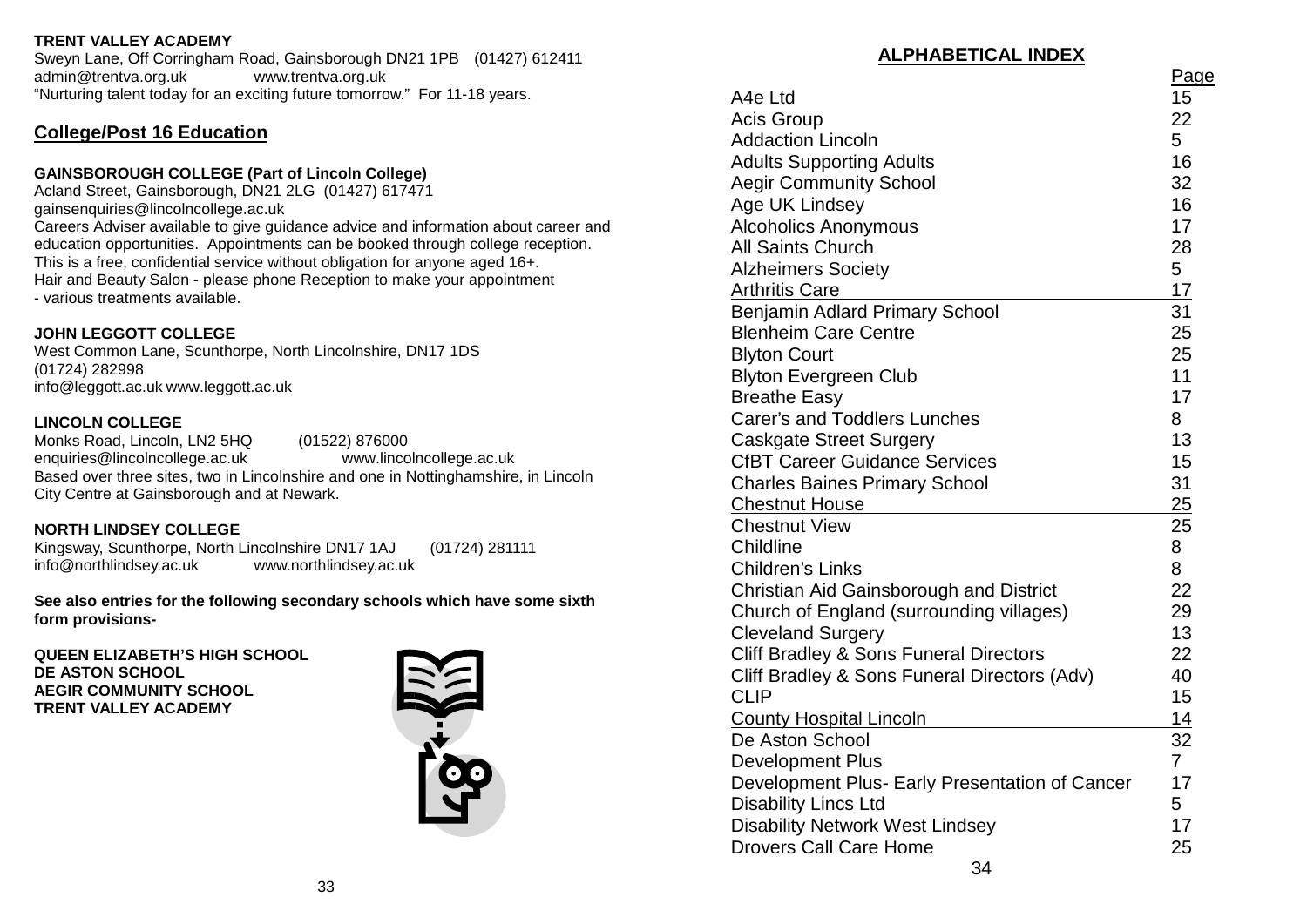|                                                  | <u>Page</u>    |
|--------------------------------------------------|----------------|
| <b>Dyslexia Action</b>                           | 17             |
| <b>Eliot House Nursing Home</b>                  | 25             |
| <b>Ferndene Care Home</b>                        | 25             |
| <b>FFC Building Communities</b>                  | $\overline{7}$ |
| <b>First Contact Scheme</b>                      | 5              |
| Fit As A Fiddle Community Group                  | 17             |
| <b>Foxby Court</b>                               | 26             |
| <b>Foxby Hill Care Home</b>                      | 26             |
| Frances Olive Anderson C of E Primary School     | 31             |
| <b>Free Training Courses for the Unemployed</b>  | 15             |
| Gainsborough Adventure Playground Ass.           | 9              |
| Gainsborough Aegir Cycling                       | 11             |
| <b>Gainsborough and District Scouts</b>          | 9              |
| Gainsborough CDS Clinic                          | 13             |
| Gainsborough Childrens Centre                    | 9              |
| Gainsborough College                             | 33             |
| Gainsborough Dental Care                         | 13             |
| <b>Gainsborough Dispensary Charity</b>           | 7              |
| <b>Gainsborough Educational Charity</b>          | 7              |
| <b>Gainsborough Furniture Resource Centre</b>    | 22             |
| Gainsborough Health visiting team                | 19             |
| Gainsborough Healthwatch                         | 18             |
| <b>Gainsborough Hearing Helpline Clinic</b>      | 18             |
| <b>Gainsborough Hearing Helpline Club</b>        | 12             |
| <b>Gainsborough Heart Support Group</b>          | 18             |
| Gainsborough House Community Centre<br>11 and 22 |                |
| Gainsborough IAPT Team                           | 19             |
| Gainsborough Lions Club                          | 8              |
| Gainsborough Macular Disease Support Group       | 18             |
| <b>Gainsborough Nursery School</b>               | 30             |
| Gainsborough Parochial Charity                   | 8              |
| Gainsborough Probus Club                         | 12             |
| Gainsborough Sexual Health Clinic                | 19             |
| <b>Gainsborough Voluntary Transport Scheme</b>   | 22             |
| Gainsborough Youth Groups                        | 10             |
| GAPA playgroup                                   | 30             |
| <b>Genesis Dental Care</b>                       | 13             |
| Girl-guiding Gainsborough Division<br>つに         | 10             |

|                                                | <u>Page</u> |
|------------------------------------------------|-------------|
| Girls Brigade- 1st Gainsborough Company        | 10          |
| <b>Grenadier Guards Association</b>            | 23          |
| <b>Grosvenor House Nursing Home</b>            | 26          |
| <b>Handel House Preparatory School</b>         | 31          |
| <b>Health Trainers</b>                         | 18          |
| <b>Healthy Walks</b>                           | 18          |
| <b>Hickman St Health Centre</b>                | 19          |
| <b>Holly Tree Lodge Care Home</b>              | 26          |
| Home-Start Gainsborough                        | 10          |
| Honey Pot Pre-school                           | 30          |
| <b>Hope Church</b>                             | 28          |
| <b>Huntcliff School</b>                        | 32          |
| Ingeus                                         | 15          |
| <b>Job Centre</b>                              | 15          |
| John Coupland Hospital                         | 14          |
| John Leggott College                           | 33          |
| Joshua Tyler Charity (Morton)                  | 8           |
| <b>Knaith Park Whist Drive</b>                 | 12          |
| <b>Ladies Luncheon Club East Stockwith</b>     | 12          |
| <u>LAPD</u>                                    | <u>19</u>   |
| Laughton Croft Nursing Home                    | 26          |
| Laughton Croft Nursing Home (Adv)              | 39          |
| Lea Village Hall                               | 23          |
| Lincoln & Lindsey Blind Society                | 5           |
| <b>Lincoln and District Multiple Sclerosis</b> | 19          |
| Lincoln College                                | 33          |
| <b>Lincolnshire Credit Union</b>               | 23          |
| Lincolnshire Home Improvement Agency           | 5           |
| <b>Lincolnshire Police</b>                     | 23          |
| <b>LIVES First Responders</b>                  | 19          |
| <b>Macmillan Cancer Support</b>                | 19          |
| <b>Manor Nursing Home</b>                      | 26          |
| Mercer's Wood Academy                          | 31          |
| <b>Mercury House</b>                           | 23          |
| <b>Methodist Churches</b>                      | 28          |
| <b>Middlefield House Nursing Home</b>          | 26          |
| <b>Morton Trentside Primary School</b>         | 31          |
| 36                                             |             |
|                                                |             |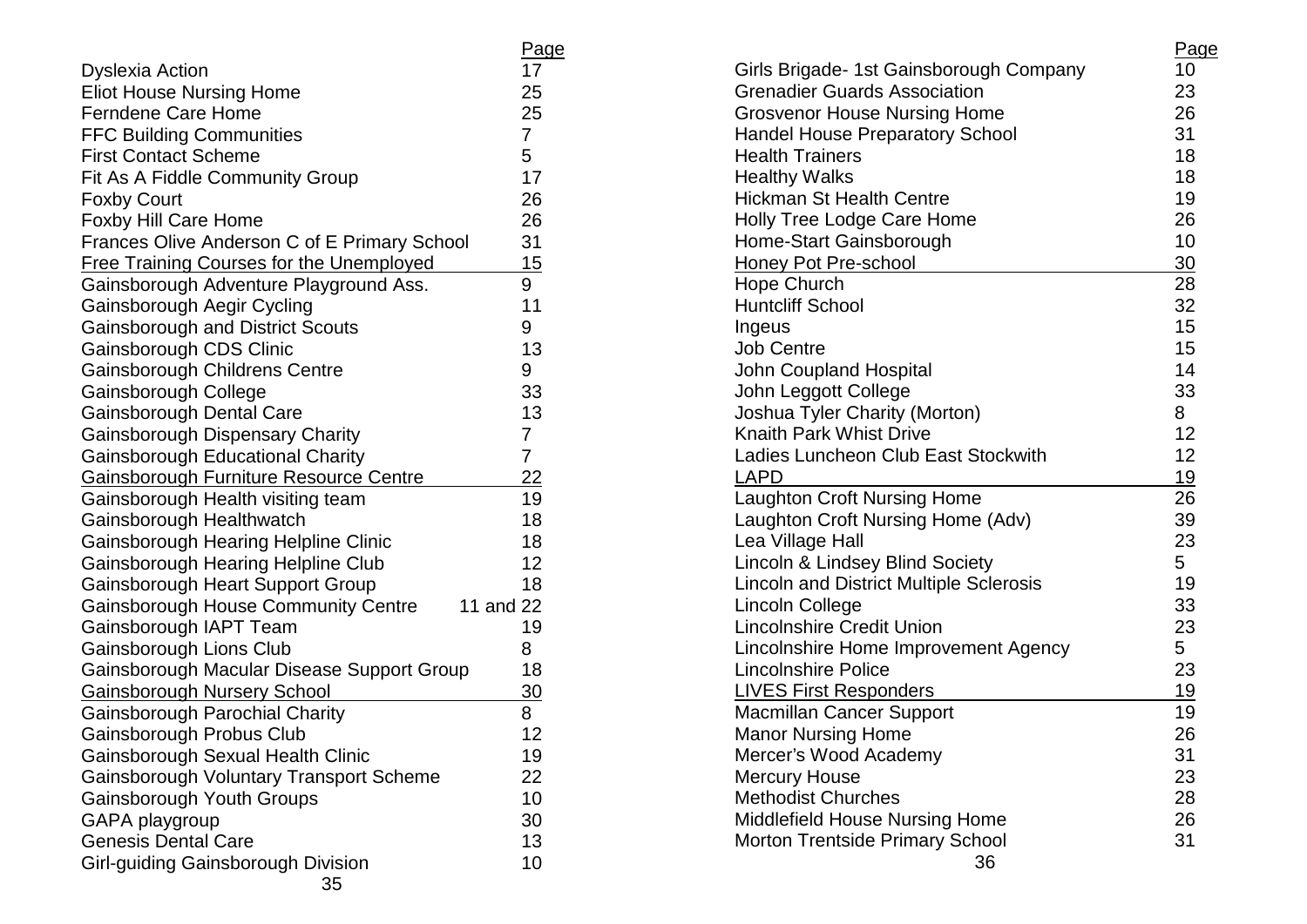| Nacro Services Gainsborough               | <u>Page</u><br>20 |
|-------------------------------------------|-------------------|
| <b>National Apprenticeship Service</b>    | 16                |
| <b>National Deaf Childrens Society</b>    | 10                |
| New Life Christian Fellowship             | 28                |
| <b>Newlands Court</b>                     | 26                |
| <b>NHS 111</b>                            | 14                |
| <b>NHS Direct</b>                         | 14                |
| <b>North Lindsey College</b>              | 33                |
| North Warren House Residential Home       | 27                |
| <b>NSPCC</b>                              | 10                |
| Parish Church School                      | 31                |
| <b>Phoenix Sheltered Housing</b>          | 27                |
| Piano Tuner and Repairer, S. Bilton (adv) | 27                |
| <b>Pillared House Lunch Club</b>          | 12                |
| Positive Health (Lincolnshire)            | 20                |
| <b>Pottergate Surgery</b>                 | 13                |
| <b>Prince's Trust</b>                     | 11                |
| <b>QEHS</b>                               | 32                |
| Quakers                                   | 28                |
| Rainbow Playgroup                         | 30                |
| <b>Redcote Residential Home</b>           | 27                |
| <b>Relate in Lincolnshire</b>             | 6                 |
| <b>Respect Green Burial Site</b>          | 24                |
| <b>Respect Green Burial Site (Adv)</b>    | 21                |
| <b>RETHINK</b>                            | 20                |
| <b>Riversdale Dental Practice</b>         | 13                |
| <b>Riverside Nursery</b>                  | 30                |
| <b>Riverside Training Centre</b>          | 16                |
| <b>Ropery Day Nursery</b>                 | 30                |
| <b>Rotary Club</b>                        | 8                 |
| <b>RSPCA</b>                              | 24                |
| <b>Scunthorpe General Hospital</b>        | 14                |
| Shine                                     | 21                |
| Social Services (Gainsborough)            | 6                 |
| Soundlincs                                | 24                |
| St Barnabas Gainsborough Hospice          | 20                |
| <b>St Georges School</b>                  | 32                |
| 37                                        |                   |

|                                                                                                                                           | Page           |
|-------------------------------------------------------------------------------------------------------------------------------------------|----------------|
| <b>St Helens Church Lea</b>                                                                                                               | 28             |
| St John Ambulance Brigade                                                                                                                 | 20             |
| St Oggs                                                                                                                                   | 27             |
| St Paul's Church                                                                                                                          | 29             |
| St Thomas' Roman Catholic Church                                                                                                          | 29             |
| The Carers Team                                                                                                                           | 21             |
| The Dental Design Studio                                                                                                                  | 13             |
| The Forum Dental Practice                                                                                                                 | 13             |
| The Lincolnshire Volunteer Card                                                                                                           | 16             |
| <b>The Old Station Nursery</b>                                                                                                            | 30             |
| The Pets Patch (adv)                                                                                                                      | 14             |
| The Royal British Legion                                                                                                                  | 6              |
| The Salvation Army                                                                                                                        | 29             |
| Therapy works 4U                                                                                                                          | 21             |
| <b>Third Wednesday Group</b>                                                                                                              | 12             |
| <b>Tigers Mother and Toddler Group</b>                                                                                                    | 11             |
| <b>Tigh Bruadair</b>                                                                                                                      | 27             |
| <b>Total Voice in Lincolnshire</b>                                                                                                        | 6              |
| <b>Tranquility Lifestyle</b>                                                                                                              | 21             |
| <b>Trent River Trust</b>                                                                                                                  | 24             |
| <b>Trent Valley Academy</b>                                                                                                               | 33             |
| <b>Trinity Arts Centre</b>                                                                                                                | 24             |
| <b>Trinity Day Nursery</b>                                                                                                                | 31             |
| <b>United Reformed Church</b>                                                                                                             | 29             |
| University of the Third Age                                                                                                               | 12             |
| Victim Support (Lincolnshire)                                                                                                             | 6              |
| <b>Voluntary Centre Services West Lindsey (Adv)</b>                                                                                       | $\overline{2}$ |
| <b>Voluntary Centre Services West Lindsey</b>                                                                                             | 24             |
| <b>Warren Family Centre</b>                                                                                                               | 11             |
| <b>Warren Wood Community School</b>                                                                                                       | 32             |
| West Lindsey Citizens Advice Bureau                                                                                                       | 6              |
| <b>West Lindsey Domestic Abuse Service</b>                                                                                                | $\overline{7}$ |
| White's Wood Academy                                                                                                                      | 32             |
| Willingham by Stow Friendship Club                                                                                                        | 12             |
| <b>YMCA Beginnings Daycare</b>                                                                                                            | 31             |
| Printed by LC Printing Services, 28A Spital Terrace, Gainsborough, DN21 2HQ<br>Email: lcprinting@hotmail.com<br>Tel: (01427) 616231<br>38 |                |